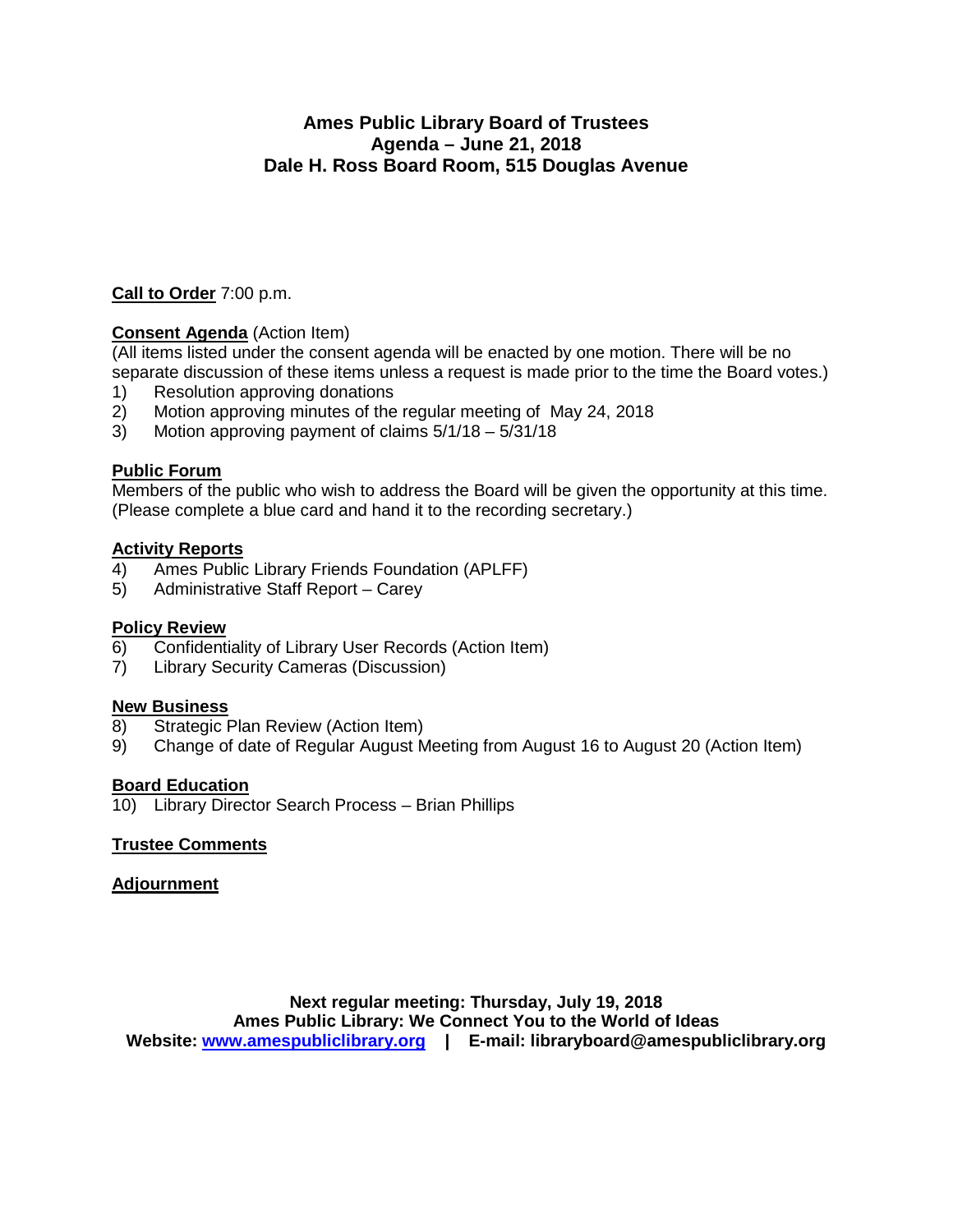# **Donations**

### **BOARD OF TRUSTEES AMES PUBLIC LIBRARY June 21, 2018**

Be it resolved that the Board of Trustees, Ames Public Library, accepts the following donations:

- 1) From the estate of Ellen R. Anderson for large print books .......................\$200.00
- 2) From Nancy Rosenquist for the library gardens.........................................\$500.00

3)

\_\_\_\_\_\_\_\_\_\_\_\_\_\_\_\_\_\_\_\_\_\_\_\_\_\_\_\_\_\_\_\_\_\_\_\_ \_\_\_\_\_\_\_\_\_\_\_\_\_\_\_\_\_\_\_\_\_\_\_\_\_\_\_\_\_\_\_\_\_\_\_

Charles Glatz, President Sarah Barchman, Secretary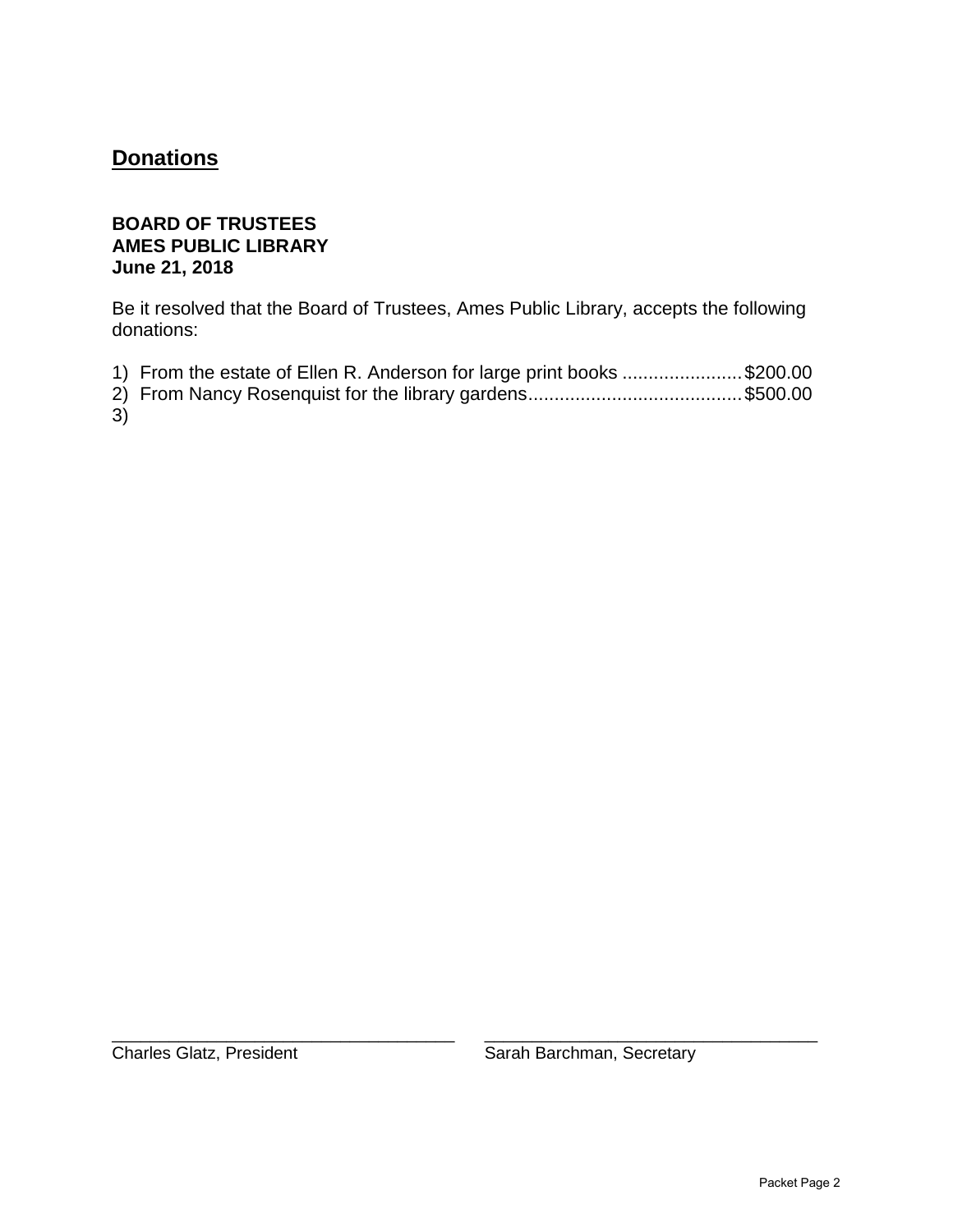#### **Ames Public Library Board of Trustees Minutes of the Regular Meeting May 24, 2018**

The Ames Public Library (APL) Board of Trustees met in regular session on Thursday, May 24, 2018 in the Dale H. Ross Board Room, 515 Douglas Avenue, with Barchman, Glatz, Kluesner, Linch, Marshall, and Raman in attendance. Briese, Butler, and Wang were excused. Library Director Carey and Librarians Tracy Briseño, Cathy Cooney, Mary Logsdon, and Danielle Ziegler were also present.

**Call to Order:** Board President Glatz called the meeting to order at 7:00 p.m.

#### **Consent Agenda:**

**Moved by Kluesner, seconded by Marshall, to approve the following items on the consent agenda:**

- 1) Resolution accepting donations:
	- a) In memory of Evon Bailey from Marlys Ladd...............................................\$10.00
- 2) Motion approving minutes of the Regular Meeting of April 19, 2018
- 3) Motion approving minutes of the Executive Committee meeting on April 24, 2018

4) Motion approving payment of claims from 4/1/18 – 4/30/18

**Vote on Motion: 5-0. Approved unanimously. Resolution No. 2018-L015 adopted.**

#### **Public Forum:** None.

**Ames Public Library Friends Foundation (APLFF) Report:** Trustee Glatz reported that APLFF's fundraising has exceeded the budgeted goal. It was reported that in 2017 over \$232,000 was raised and there were 775 donors. Glatz said the Board looked at a draft budget for next year, which included the Library's wish list. A deficit is projected next year, but APLFF has strong reserves and the money is there for the benefit of the library, so the Board is willing to expend it as needed. Director Carey reported on the innovation projects that were funded and Glatz said the Board was pleased with them. The Teen Advisory Group is working on a disco event taking place June 1 and a 5K hero/villain running event in August, and elected new copresidents. The Fundraising Committee reported that the last Author Café brought in nearly \$4,000. The next one, on October 14, will feature two poets. Glatz added that the Library will be hosting a keynote event for a slam poetry conference on October 13 that will star Papi Slam.

Carey added that a new director, Sharon Drake, was voted in and Steve Sullivan has taken over as President. The nominating committee is seeking to fill two positions.

**Administrative Staff Report:** Carey spoke about personnel, including the retirement of Betty Young at the end of May; upcoming interviews for a half-time Customer Account Services Clerk and the new Community Engagement Specialist; and posting of the half- time Library Marketing Assistant position. In addition, Carey said that two Human Relations Interns were hired and interviews are being conducted for additional teen and youth services summer interns and for an intern to manage book sales and the book store.

Carey reported that the research requirements have been completed for the original Small Talk grants, but some comparison studies are still going on. More participants than ever (18) have registered for the new sessions, even though they are no longer being compensated, and staff is happy to be able to talk about the program results, now that the potential of skewing the research no longer exists. Carey said the Small Talk staff has secured permission to use unspent grant money to purchase devices that could be checked out to library customers. She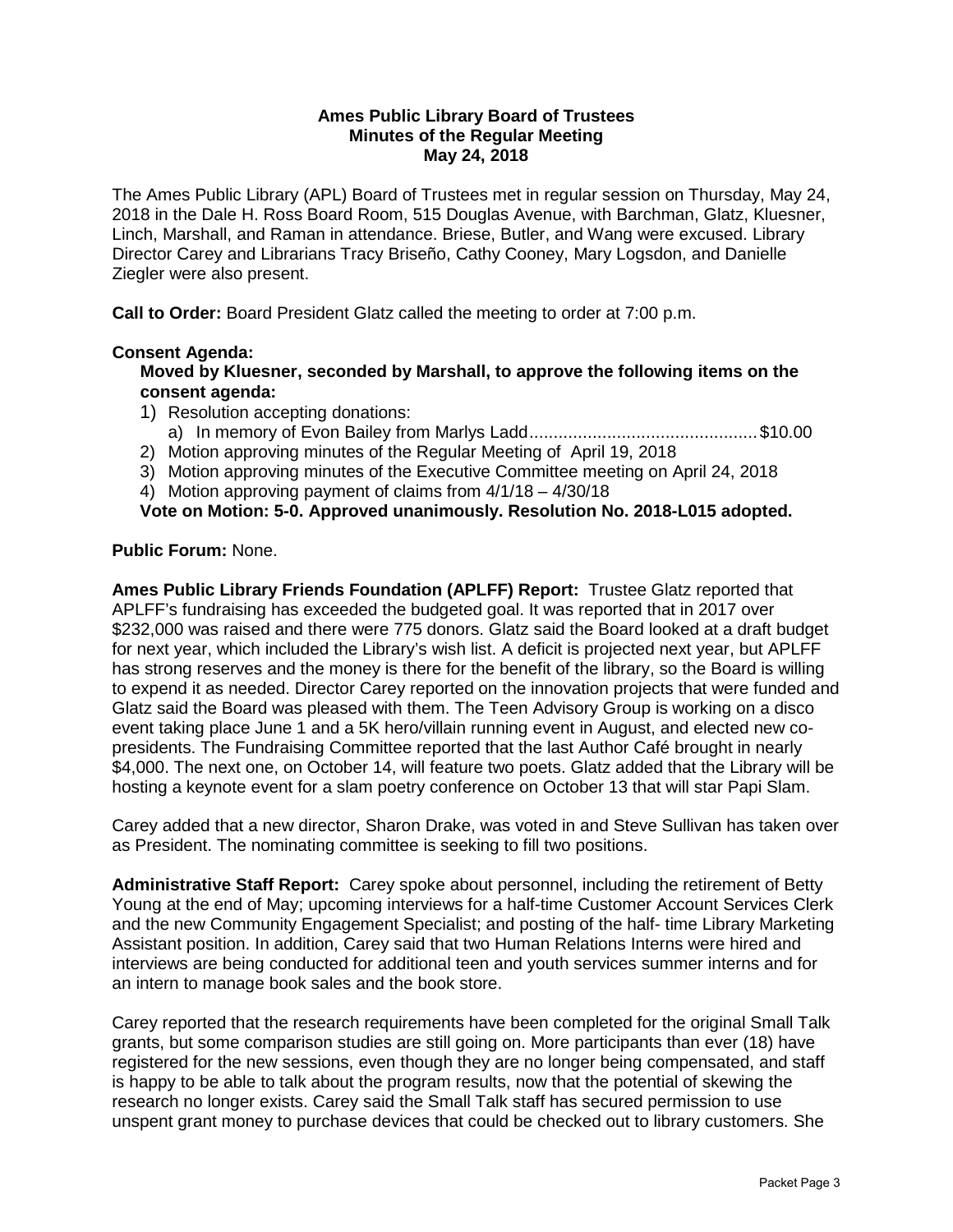is not yet sure how they would be used, but the Library will continue to have a relationship with the LENA Foundation. The anonymous grantor has also agreed to let APL continue on until all the grant funds are depleted, as long as some new information is being gathered. The Board expressed interest in knowing some of the research results.

A reception was held on May 16, at which artist Stewart Buck gave a presentation about the pastel he created for the Heritage Room. He discussed his artistic process and included history of the Dinkey and Iowa State University in his presentation.

Carey distributed fliers about the Summer Reading Program and spoke about the Summer Lunch Program. She said the Person In Charge (PIC) Team recently had a speaker who discussed human trafficking and taught the team how to observe and properly report issues. She said teenagers, recent immigrants and other vulnerable people are often present in libraries, and there has been an uptick in incidents recently. The Ames Police are very willing to help, if necessary, and Adult Services staff is developing a way to track and compare trends.

Carey stated that a change of date for the August meeting will be requested next month because the regular meeting falls on the same day APLFF would like to hold its Pub Fiction event. The planning team feels it's important to hold the event before ISU students are back and the third Thursday seems to be the optimum date.

The 2016/17 Annual Report was distributed. Carey complimented Tracy Briseño and Jillian Ocken for pulling the data together into a pleasing design. Carey said that while the primary audience is Library stakeholders such as elected City and County Officials, the APLFF Development Director uses the brochure in discussions with potential donors and Carey herself uses it when making presentations in the community.

**Public Library Association (PLA) Conference Reports:** Librarians Mary Logsdon, Danielle Ziegler, Tracy Briseño, and Cathy Cooney spoke about the PLA Conference that they attended in March. They met prior to departing to determine which events each of them would attend, looking for broad topics related to the Library's strategic plan initiatives. During the conference, they also met daily to share ideas and reassess their plans. The four attended a variety of activities, vendor exhibits, program sessions, and "spark talks"—five-minute, fast-paced, elevator-speech type presentations.

Each of the women spoke about some of the programs they attended, as well as some ideas and practices they brought back to implement at APL. All four of the librarians were pleased to find that APL is already doing many of the activities that were being promoted. They agreed that APL's focus on community engagement and the partnerships established by both the Youth Services and Adult Services departments are on par with many of the best libraries. The librarians also shared information about new services and tools they learned about and that are now being implemented at APL or might be considered in the future.

#### **Collections Policy:**

**Moved by Raman, seconded by Kluesner, to adopt a resolution approving revisions to the Collections Policy.**

Carey said only change proposed by staff was to remove the criteria that applied only to electronic resources, which is not as important now as it was when they first came out.

Staff was asked how they determine which materials fit the public demand. The librarians explained that there is a review process in place. Staff members read review journals and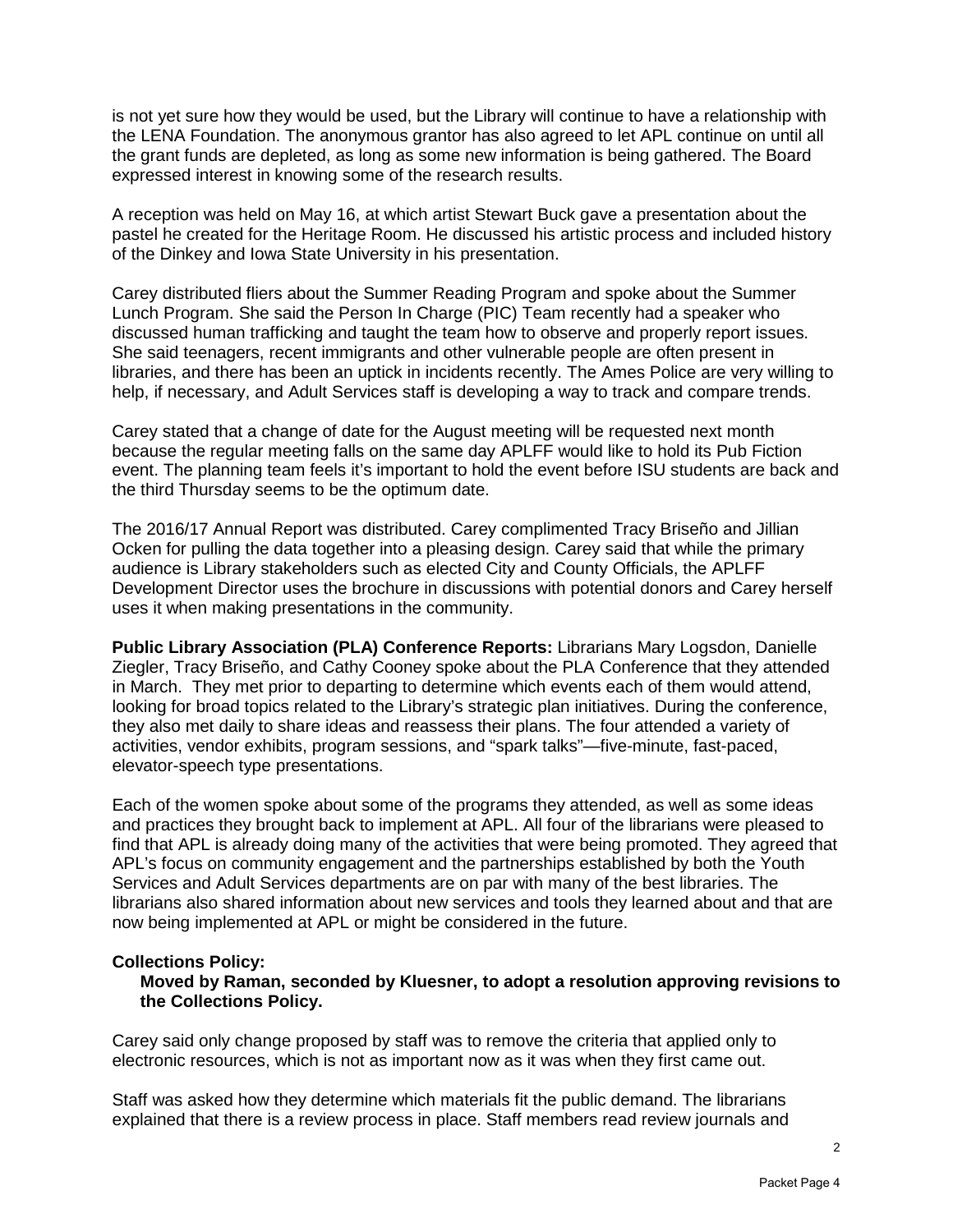sometimes work with vendors who employ librarians who stay on top of what is coming out and has broad appeal. Requests from the public are evaluated to determine if the items should be purchased or obtained through interlibrary loan. Staff is able to analyze what materials are being sought and can see if searches are being conducted for items the Library doesn't have. Hold reports are also generated weekly and more copies of materials are purchased if demand builds up to a certain level in the hold queue.

#### **Vote on Motion: 5-0. Approved unanimously. Resolution No. 2018-L016 adopted.**

**Confidentiality and Library User Records:** Carey stated that staff would like to make a few changes and will start looking at other libraries' policies next week. The trustees were asked to let Carey know if they see anything that needs to be addressed.

There was some discussion about photography in the Library. Carey explained that APL used to have a photo release form; however, legal counsel at the City discourages the practice because it might give persons a false sense of security. Staff members do keep aware of who is in the building and try to observe who may be taking photos.

When asked about network security, Carey stated that the Library contracts with an outside firm that supports the Systems Administrator and they are vigilant in guarding against threats of intrusion. During discussion about how reading recommendations are made, Carey said that the catalog connects search parameters to various items in the collections, but searches are not tied back to individual customers. It was also noted that borrower records contain real time information about what a person has checked out, but the data is not retained after the items are returned. If items are not returned or there is illegal activity, however, confidentiality is not guaranteed while the Library attempts to recover materials or collect charges.

**Strategic Plan Review:** Staff explained that to incorporate the suggestions offered by the Board in April, the Manager's Team had:

- extended the plan to cover 2016 through 2019;
- added APL's mission statement across the bottom of the front cover;
- added a line which reads: "Utilize best practices related to diversity, inclusion, and multiculturalism" on page three, in the list of actions that fall under all activities;
- color coded the tasks, using green to signify that a task has been implemented (although work is not necessarily stopping) and if a task was considered, but ultimately decided against (and is therefore finished). Yellow shading indicates tasks that are in progress and red represents tasks that remain to be pursued.

Briseño noted that 477 tasks were listed in the original plan. Of those, 206 (43%) have been completed and 174 (37%) are currently in progress, which means that 97 (20%) of them are left to be tackled in the upcoming year. Carey said that activities are shown in the Phases identified on pages 26-28. They were not color-coded because each activity contains a variety of tasks. She said some review and revision may be needed in that section and in the quarterly timeline.

As a next step, it was agreed that staff should look at the things in red, decide which are not worth doing and which need additional resources, then prioritize them and assign them to the quarterly timeline in order to move forward in a strategic way.

**Moved by Barchman, seconded by Kluesner to table action on the Strategic Plan until next month, when additional details and wording for a motion will be provided. Vote on Motion: 5-0. Approved unanimously.**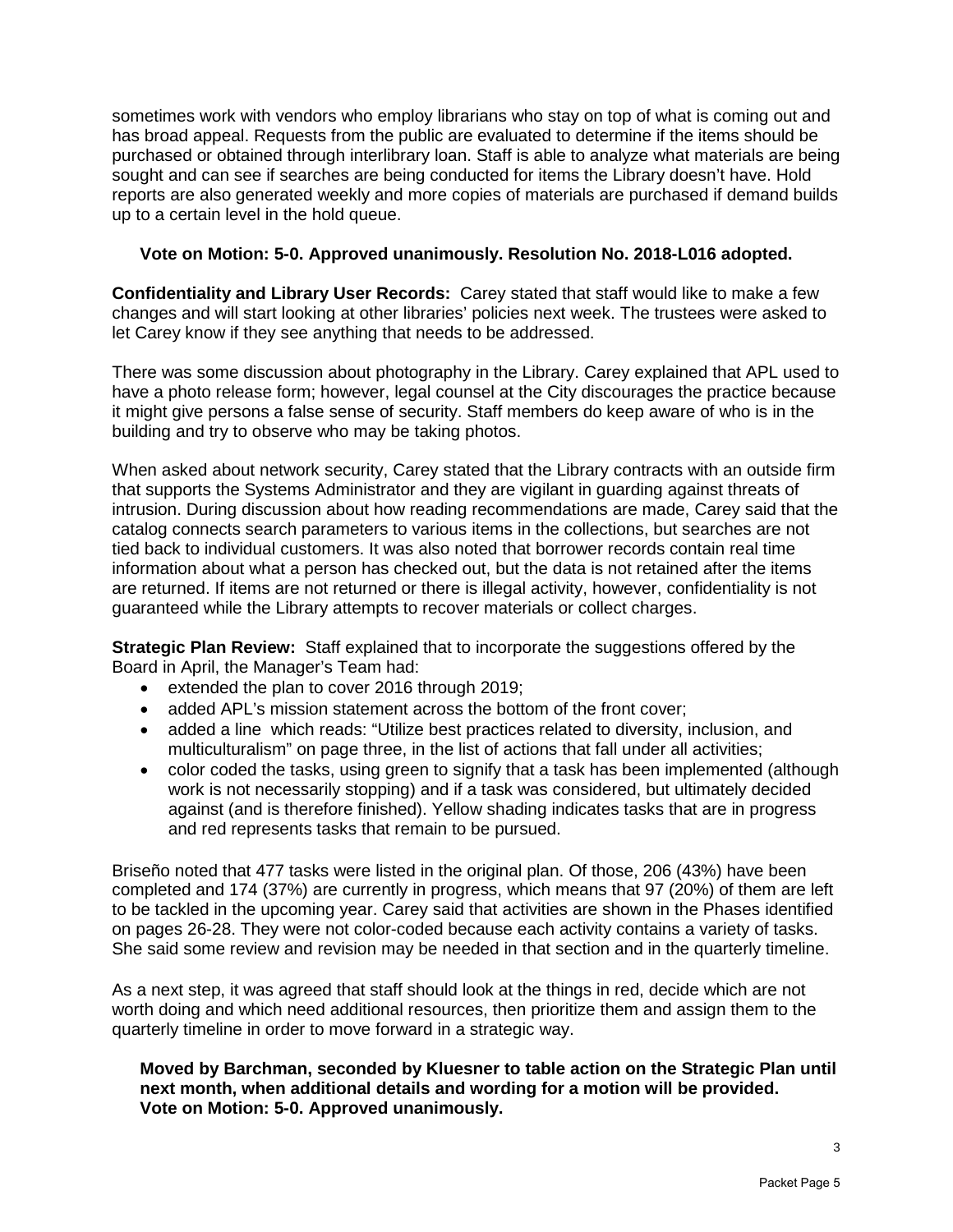**FY18 Budget Amendments:**

**Moved by Marshall, seconded by Barchman, to adopt a resolution approving budget amendments in the amount of \$33,575 for fiscal year 2017/18 as submitted by staff. Vote on Motion: 5-0. Approved unanimously. Resolution No. 2018-L017 adopted.**

#### **Contract for Website Redesign:**

**Moved by Linch, seconded by Barchman, to adopt a resolution approving the contract for Ames Public Library Website Redesign as presented by Library Market on May 9, 2018, in the amount of \$29,000.** 

Glatz noted that staff had been given the go-ahead to negotiate this contract and now an amount has been agreed on. Carey said the Legal Department approved the contract and the anticipated "go-live date" is November 12.

**Vote on Motion: 5-0. (Unanimous approval.) Resolution No. 2018-L018 adopted.**

#### **FY19 Request for APLFF Funding:**

**Moved by Kluesner, seconded by Raman, to adopt a resolution requesting that Ames Public Library Friends Foundation provide funding in the amount of \$168,200 for fiscal year 2018/19 for the following purposes:** 

Carey spoke about some of the new requests, noting that the APLFF Directors seemed pleased about the enhancements they are able to support. Carey was asked to express thanks to them on behalf of the Board.

**Vote on Motion: 5-0. Approved unanimously. Resolution No. 2018-L019 adopted.**

#### **FY19 APLFF Memorandum of Understanding (MOU):**

#### **Moved by Kluesner, seconded by Raman, to adopt a resolution approving the Memorandum of Understanding with Ames Public Library Friends Foundation for Fiscal Year 2018/19.**

Carey explained that the MOU is an annual contract that covers the cost of staff support, facilities, and communications--items APLFF would have to purchase if its operations were located elsewhere—to ensure that public funds are not spent on a private corporation. She said the cost is based on actual costs and staff time dedicated the previous year plus raises.

#### **Vote on Motion: 5-0. Approved unanimously. Resolution No. 2018-L020 adopted.**

#### **FY19 OCLC Subscription Renewals:**

**Moved by Barchman, seconded by Linch, to adopt a resolution approving renewal of OCLC Subscription Services for fiscal year 2018/19 in the amount of \$31,206.94. Vote on Motion: 5-0. Approved unanimously. Resolution No. 2018-L021 adopted.**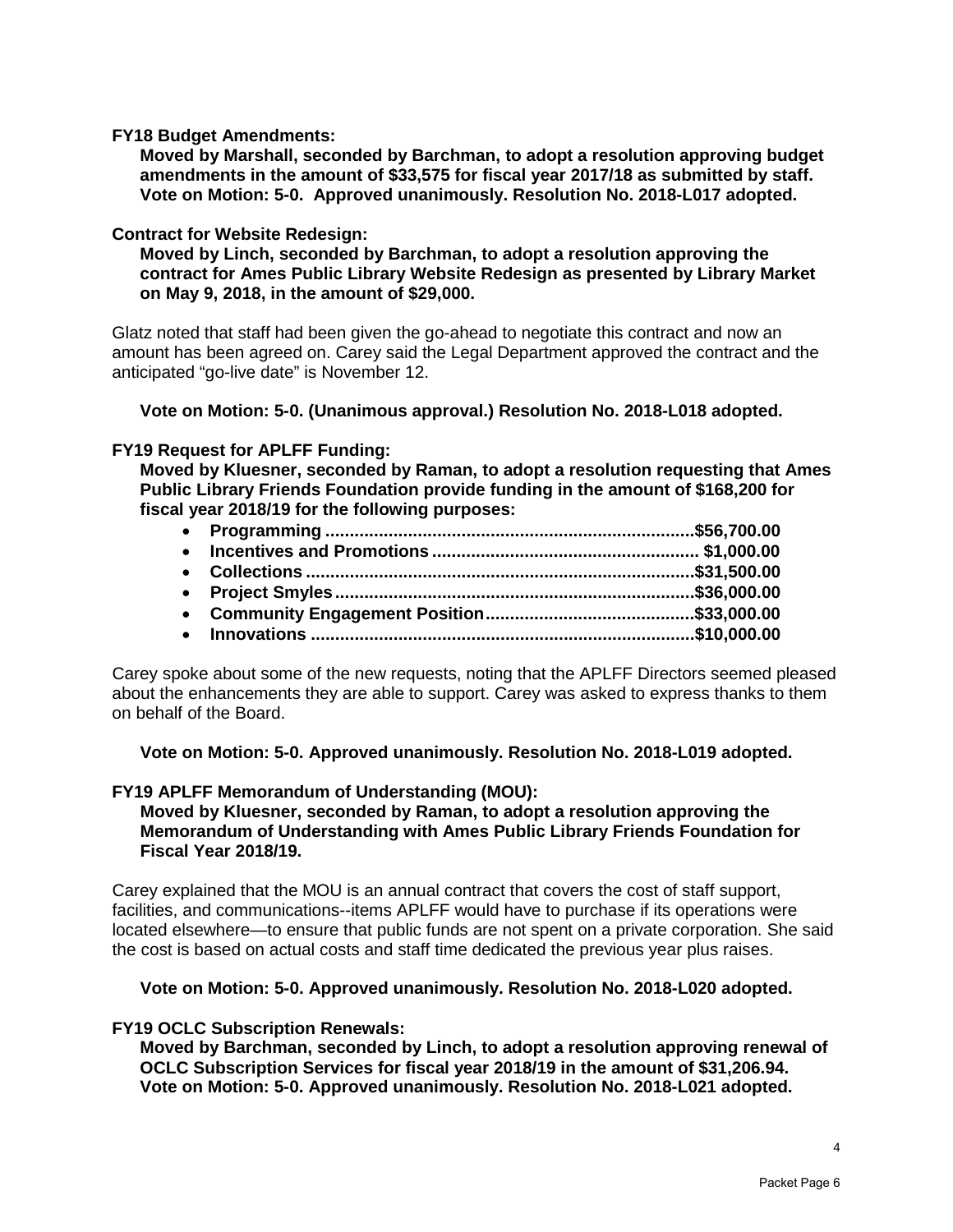#### **Trustee Comments:**

Trustees Marshall remarked that she was very pleased about a recent very nice and helpful call from a library employee named Joan.

Glatz stated that he and Carey will be meeting with Brian Phillips to discuss the process of recruiting a new Library Director. He said trustee involvement will be needed and asked the trustees to let him know how much involvement they are willing or interested in having. Glatz said he hoped to have a timeline at next month's meeting.

#### **Adjournment:**

#### **Moved by Barchman, seconded by Marshall, to adjourn at 8:36 p.m. Vote on Motion: 5-0. Motion carried unanimously.**

The next regular meeting will be on Thursday, June 21, 2018, at 7:00 p.m., in the Dale H. Ross Board Room, Ames Public Library, 515 Douglas Avenue.

Karen C. Thompson, Administrative Assistant Sarah Barchman, Board Secretary

\_\_\_\_\_\_\_\_\_\_\_\_\_\_\_\_\_\_\_\_\_\_\_\_\_\_\_\_\_\_\_\_\_\_\_\_ \_\_\_\_\_\_\_\_\_\_\_\_\_\_\_\_\_\_\_\_\_\_\_\_\_\_\_\_\_\_\_\_\_\_\_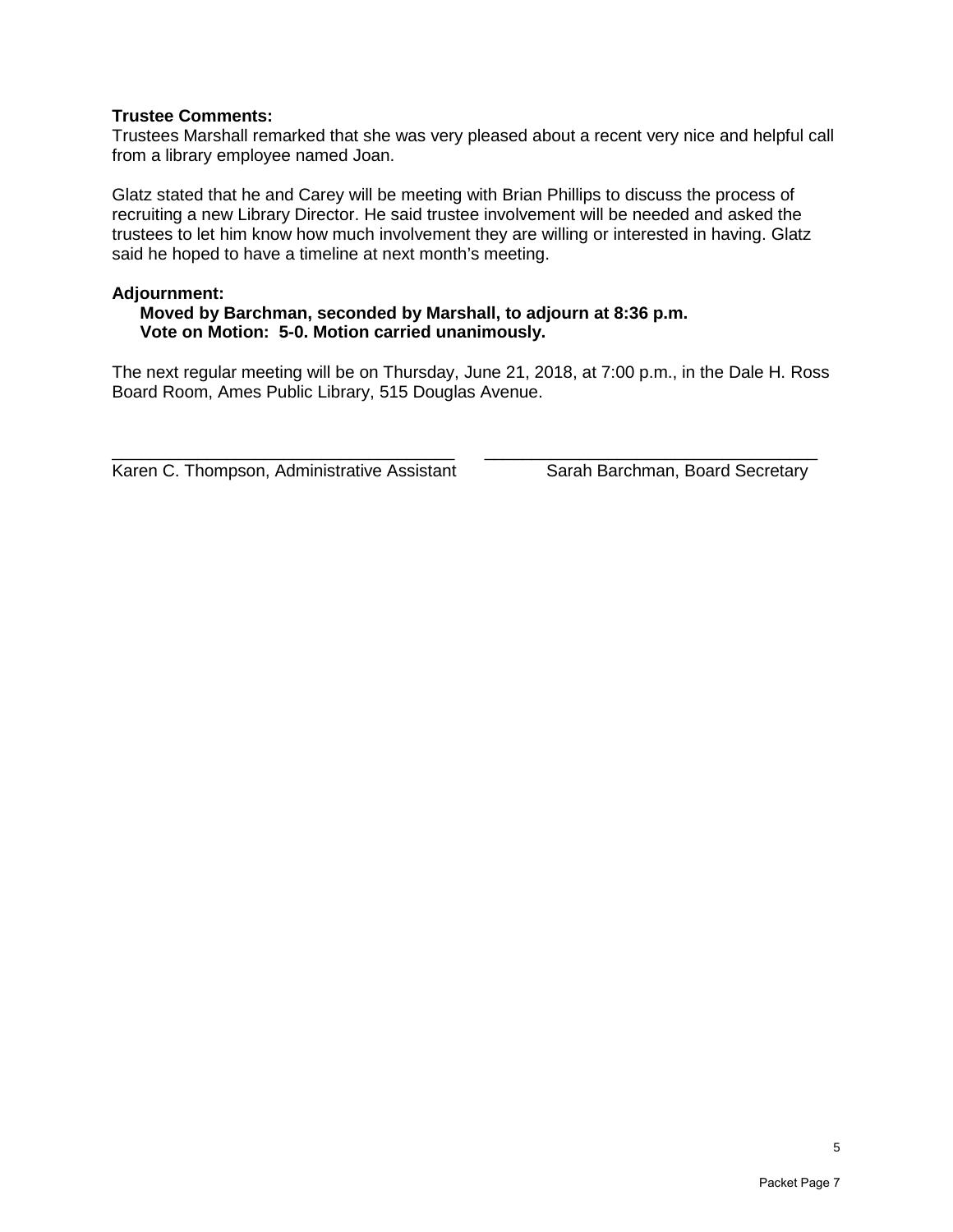| Administration                   |                                  |                 |
|----------------------------------|----------------------------------|-----------------|
| PAYROLL SUMMARY                  | PERMANENT SALARIES/WAGES         | \$<br>42,518.50 |
| <b>PAYROLL SUMMARY</b>           | TEMPORARY SALARIES/WAGES         | \$<br>575.00    |
| PAYROLL SUMMARY                  | <b>EMPLOYEE AWARDS</b>           | \$<br>75.00     |
| PAYROLL SUMMARY                  | <b>IPERS DISABILITY</b>          | \$<br>214.33    |
| PAYROLL SUMMARY                  | LIFE INSURANCE                   | \$<br>67.50     |
| PAYROLL SUMMARY                  | <b>HEALTH INSURANCE</b>          | \$<br>7,987.62  |
| PAYROLL SUMMARY                  | <b>MEDICARE FICA</b>             | \$<br>612.92    |
| PAYROLL SUMMARY                  | <b>FICA</b>                      | \$<br>2,620.76  |
| PAYROLL SUMMARY                  | <b>IPERS</b>                     | \$<br>3,848.26  |
| PAYROLL SUMMARY                  | <b>WORKERS COMP</b>              | \$<br>130.53    |
| APRIL 2018 PRINTING CHRGS        | PRINT SHOP SERVICES              | \$<br>106.00    |
| APRIL LONG DISTANCE CHGS         | <b>LONG DISTANCE</b>             | \$<br>5.30      |
| MAR. 2018 EQUIPMENT CHRGS        | <b>FLEET MAINTENANCE</b>         | \$<br>374.63    |
| MAR. 2018 EQUIPMENT CHRGS        | <b>FLEET REPLACEMENT</b>         | \$<br>2,219.00  |
| <b>ARCHITECTURAL WALL SYSTEM</b> | <b>OUTSIDE PROFESSIONAL SVCS</b> | \$<br>1,000.00  |
| <b>APRIL POSTAGE CHARGES</b>     | POSTAGE/FREIGHT                  | \$<br>83.34     |
| <b>BANK OF AMERICA</b>           | <b>CONFERENCES</b>               | \$<br>185.00    |
| IA LIBRARY ASSOC                 | DUES/MEMBERSHIPS                 | \$<br>140.00    |
| <b>BANK OF AMERICA</b>           | DUES/MEMBERSHIPS                 | \$<br>333.00    |
| <b>AMES TRIBUNE</b>              | <b>ADVERTISING</b>               | \$<br>319.00    |
| ONESOURCE                        | <b>RECRUITING COSTS</b>          | \$<br>325.50    |
| <b>CITY OF AMES UTILITIES</b>    | <b>ELECTRIC SERVICE</b>          | \$<br>7,436.99  |
| <b>CENTURYLINK</b>               | <b>OUTSIDE PHONE SERVICE</b>     | \$<br>234.05    |
| <b>VERIZON WIRELESS</b>          | <b>OUTSIDE PHONE SERVICE</b>     | \$<br>197.83    |
| IA COMMUNICATIONS NETWORK        | <b>OUTSIDE PHONE SERVICE</b>     | \$<br>678.75    |
| <b>CITY OF AMES UTILITIES</b>    | WATER/SEWER                      | \$<br>380.76    |
| <b>CHITTY GARBAGE SERVICE IN</b> | <b>WASTE DISPOSAL</b>            | \$<br>182.14    |
| LIB 5/30/18                      | <b>NATURAL GAS</b>               | \$<br>(55.66)   |
| <b>ALLIANT ENERGY/IPL</b>        | <b>NATURAL GAS</b>               | \$<br>559.49    |
| COMFORT SYSTEMS USA MIDWE        | MAINTENANCE CONTRACTS            | \$<br>1,008.00  |
| <b>CONFERENCE TECHNOLOGIES I</b> | <b>STRUCTURAL REPAIRS</b>        | \$<br>525.00    |
| <b>FITZ ELECTRIC</b>             | <b>EQUIPMENT REPAIRS</b>         | \$<br>1,533.16  |
| <b>BANK OF AMERICA</b>           | TECHNOLOGY MAINT/SUPPORT         | \$<br>712.50    |
| <b>XEROX CORPORATION</b>         | RENTALS/LEASES                   | \$<br>1,114.60  |
| <b>G &amp; K SERVICES</b>        | <b>NON-CITY SERVICE</b>          | \$<br>108.00    |
| NATIONWIDE OFFICE CLEANER        | <b>NON-CITY SERVICE</b>          | \$<br>7,235.87  |
| <b>CINTAS LOC 22M</b>            | <b>NON-CITY SERVICE</b>          | \$<br>27.00     |
| CH ISSUES                        | <b>OFFICE SUPPLIES</b>           | \$<br>178.07    |
| <b>BANK OF AMERICA</b>           | OFFICE SUPPLIES                  | \$<br>122.24    |
| ANDERSON, JILL                   | <b>OFFICE SUPPLIES</b>           | \$<br>23.96     |
| <b>BANK OF AMERICA</b>           | MINOR OFFICE EQUIPMENT           | \$<br>385.19    |
| <b>BANK OF AMERICA</b>           | MINOR COMPUTER EQUIPMENT         | \$<br>617.17    |
| <b>OFFICE ESSENTIALS</b>         | MINOR COMPUTER EQUIPMENT         | \$<br>301.85    |
| CAPITAL SANITARY SUPPLY I        | <b>CLEANING SUPPLIES</b>         | \$<br>388.70    |
| <b>BANK OF AMERICA</b>           | <b>CLEANING SUPPLIES</b>         | \$<br>69.16     |
| <b>BANK OF AMERICA</b>           | <b>EQUIPMENT PARTS/SUPPLIES</b>  | \$<br>52.39     |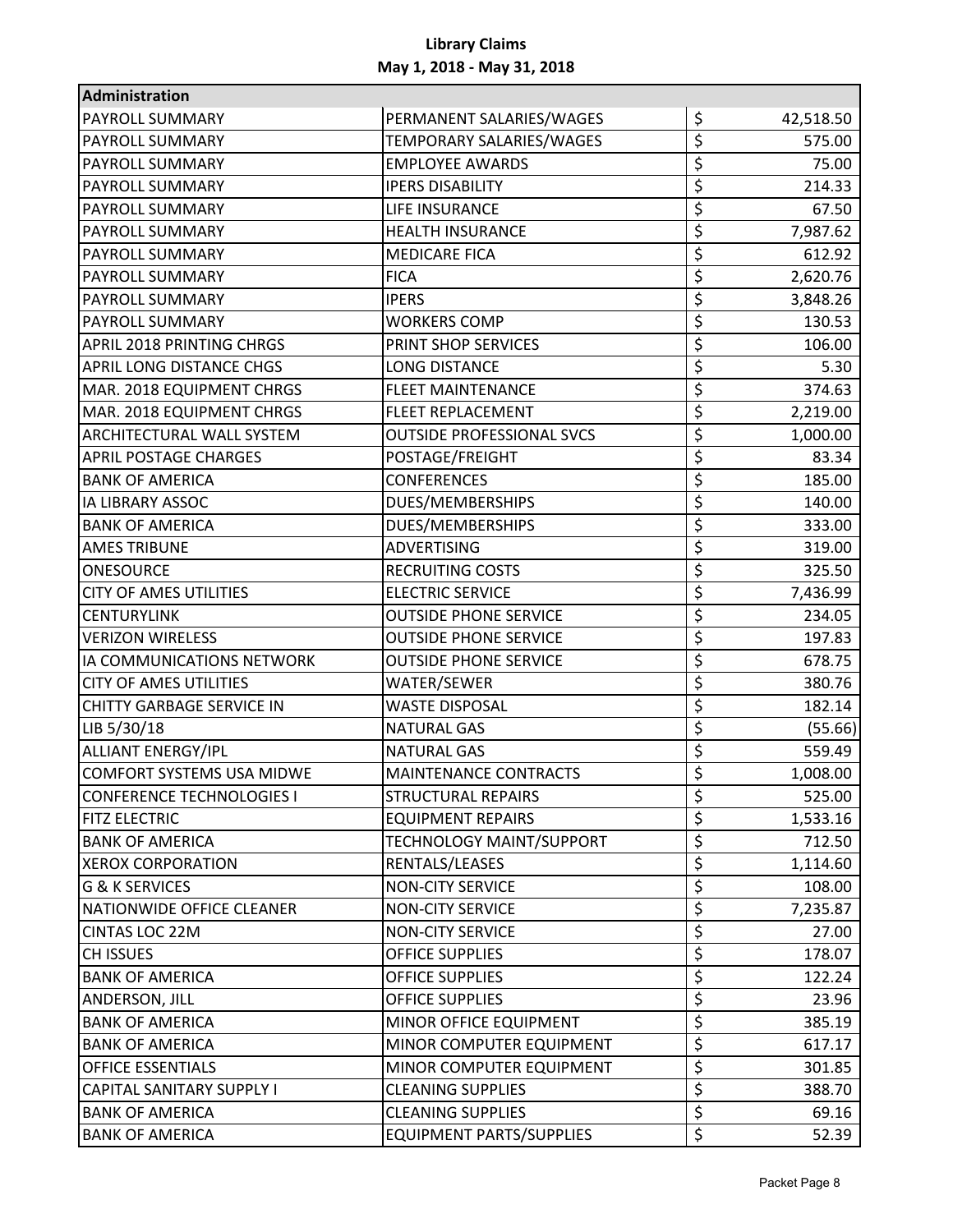| CENT IA DISTRIBUTING INC        | MINOR EQUIPMENT/TOOLS            | \$<br>798.00    |
|---------------------------------|----------------------------------|-----------------|
| <b>BANK OF AMERICA</b>          | <b>FOOD</b>                      | \$<br>99.75     |
| HY VEE INC                      | <b>FOOD</b>                      | \$<br>888.61    |
| <b>BANK OF AMERICA</b>          | <b>SPECIAL PROJECT SUPPLIES</b>  | \$<br>325.53    |
| CENT IA DISTRIBUTING INC        | OTHER MOVABLE EQUIPMENT          | \$<br>4,360.00  |
|                                 | <b>Total Administration</b>      | \$<br>94,230.29 |
| <b>Resource Services</b>        |                                  |                 |
| PAYROLL SUMMARY                 | PERMANENT SALARIES/WAGES         | \$<br>21,277.12 |
| <b>PAYROLL SUMMARY</b>          | <b>LONGEVITY</b>                 | \$<br>12.50     |
| <b>PAYROLL SUMMARY</b>          | VACATION                         | \$<br>1,344.79  |
| <b>PAYROLL SUMMARY</b>          | <b>EMPLOYEE AWARDS</b>           | \$<br>150.00    |
| <b>PAYROLL SUMMARY</b>          | <b>IPERS DISABILITY</b>          | \$<br>99.41     |
| <b>PAYROLL SUMMARY</b>          | LIFE INSURANCE                   | \$<br>47.50     |
| <b>PAYROLL SUMMARY</b>          | <b>HEALTH INSURANCE</b>          | \$<br>3,462.80  |
| <b>PAYROLL SUMMARY</b>          | <b>MEDICARE FICA</b>             | \$<br>305.81    |
| <b>PAYROLL SUMMARY</b>          | <b>FICA</b>                      | \$<br>1,307.58  |
| <b>PAYROLL SUMMARY</b>          | <b>IPERS</b>                     | \$<br>1,901.16  |
| <b>PAYROLL SUMMARY</b>          | <b>WORKERS COMP</b>              | \$<br>25.54     |
| <b>APRIL LONG DISTANCE CHGS</b> | <b>LONG DISTANCE</b>             | \$<br>6.55      |
| <b>BANK OF AMERICA</b>          | <b>OUTSIDE PROFESSIONAL SVCS</b> | \$<br>20.00     |
| IA OCLC USERS GROUP             | TRAVEL/MEETINGS                  | \$<br>15.00     |
| <b>BANK OF AMERICA</b>          | <b>CONFERENCES</b>               | \$<br>2,877.28  |
| DORNINK HAWES, ALISSA           | <b>CONFERENCES</b>               | \$<br>85.68     |
| <b>BAKER &amp; TAYLOR INC</b>   | <b>EQUIPMENT PARTS/SUPPLIES</b>  | \$<br>702.99    |
| <b>CRYSTAL CLEAR WATER</b>      | <b>EQUIPMENT PARTS/SUPPLIES</b>  | \$<br>24.00     |
| <b>DEMCO INC</b>                | <b>EQUIPMENT PARTS/SUPPLIES</b>  | \$<br>1,047.50  |
| <b>QUILL CORP</b>               | <b>EQUIPMENT PARTS/SUPPLIES</b>  | \$<br>253.78    |
| <b>MIDWEST TAPE</b>             | <b>EQUIPMENT PARTS/SUPPLIES</b>  | \$<br>111.80    |
| <b>ELM USA INC</b>              | <b>EQUIPMENT PARTS/SUPPLIES</b>  | \$<br>604.50    |
| <b>MIDWEST TAPE</b>             | <b>ELECTRONIC LICENSES</b>       | \$<br>3,052.01  |
| <b>BANK OF AMERICA</b>          | <b>ELECTRONIC LICENSES</b>       | \$<br>1.99      |
| <b>OVERDRIVE</b>                | <b>ELECTRONIC LICENSES</b>       | \$<br>1,894.66  |
| <b>DES MOINES REGISTER</b>      | <b>PERIODICALS</b>               | \$<br>113.40    |
| <b>BAKER &amp; TAYLOR INC</b>   | YOUTH COLLECTION                 | \$<br>2,935.76  |
| <b>RECORDED BOOKS LLC</b>       | YOUTH COLLECTION                 | \$<br>867.01    |
| <b>INGRAM LIBRARY SERVICES</b>  | YOUTH COLLECTION                 | \$<br>62.42     |
| AMAZON                          | YOUTH COLLECTION                 | \$<br>533.90    |
| <b>MIDWEST TAPE</b>             | YOUTH COLLECTION                 | \$<br>1,249.89  |
| <b>BANK OF AMERICA</b>          | YOUTH COLLECTION                 | \$<br>79.06     |
| <b>GALE GROUP</b>               | YOUTH COLLECTION                 | \$<br>130.80    |
| <b>BOOK FARM INC</b>            | YOUTH COLLECTION                 | \$<br>2,193.95  |
| <b>AMAZON</b>                   | AUDIO-VISUAL COLLECTION          | \$<br>62.30     |
| <b>MIDWEST TAPE</b>             | AUDIO-VISUAL COLLECTION          | \$<br>5,609.62  |
| <b>BAKER &amp; TAYLOR INC</b>   | <b>ADULT PRINT COLLECTION</b>    | \$<br>12,103.53 |
| <b>C W ASSOCIATES</b>           | <b>ADULT PRINT COLLECTION</b>    | \$<br>43.50     |
| <b>INGRAM LIBRARY SERVICES</b>  | <b>ADULT PRINT COLLECTION</b>    | \$<br>406.15    |
| AMAZON                          | ADULT PRINT COLLECTION           | \$<br>1,440.59  |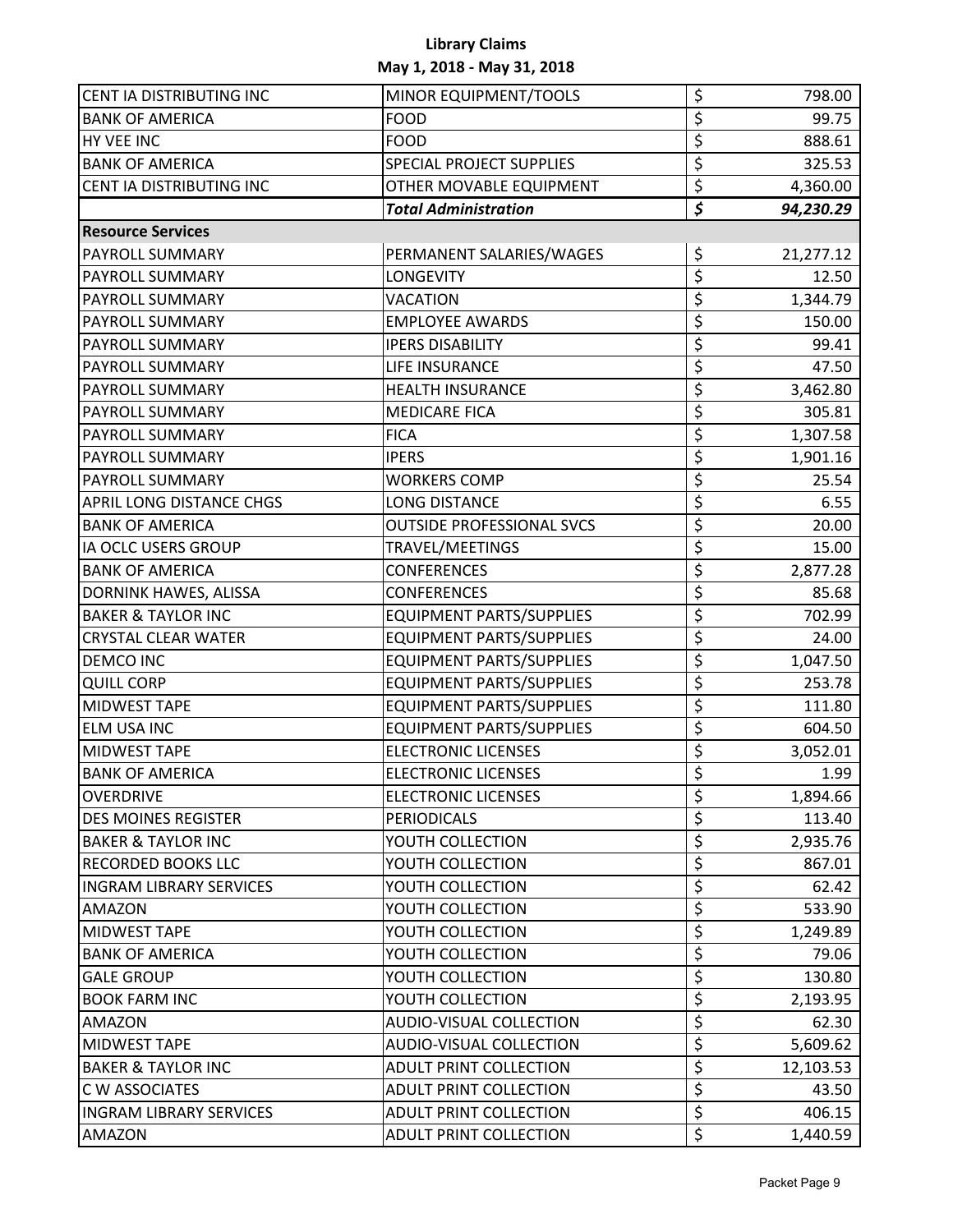| <b>NADA APPRAISAL GUIDES</b>     | <b>ADULT PRINT COLLECTION</b>    | \$                                   | 80.00     |
|----------------------------------|----------------------------------|--------------------------------------|-----------|
| <b>MIDWEST TAPE</b>              | <b>ADULT PRINT COLLECTION</b>    | \$                                   | 164.95    |
| <b>BANK OF AMERICA</b>           | <b>ADULT PRINT COLLECTION</b>    | \$                                   | 968.43    |
| <b>GALE GROUP</b>                | <b>ADULT PRINT COLLECTION</b>    | \$                                   | 1,149.85  |
| <b>CITY DIRECTORIES</b>          | <b>ADULT PRINT COLLECTION</b>    | \$                                   | 420.00    |
|                                  | <b>Total Resource Services</b>   | \$                                   | 71,247.06 |
| <b>Youth Services</b>            |                                  |                                      |           |
| PAYROLL SUMMARY                  | PERMANENT SALARIES/WAGES         | \$                                   | 35,652.80 |
| PAYROLL SUMMARY                  | TEMPORARY SALARIES/WAGES         | \$                                   | 1,018.00  |
| <b>IPERS REFUND</b>              | PAYROLL ADJUSTMENT               | \$                                   | (74.02)   |
| PAYROLL SUMMARY                  | <b>EMPLOYEE AWARDS</b>           | \$                                   | 50.00     |
| PAYROLL SUMMARY                  | <b>IPERS DISABILITY</b>          | \$                                   | 178.92    |
| PAYROLL SUMMARY                  | LIFE INSURANCE                   | \$                                   | 75.00     |
| PAYROLL SUMMARY                  | <b>HEALTH INSURANCE</b>          | \$                                   | 5,993.70  |
| PAYROLL SUMMARY                  | <b>MEDICARE FICA</b>             | \$                                   | 508.62    |
| PAYROLL SUMMARY                  | <b>FICA</b>                      | \$                                   | 2,174.67  |
| PAYROLL SUMMARY                  | <b>IPERS</b>                     | \$                                   | 3,274.70  |
| <b>IPERS REFUND</b>              | <b>IPERS</b>                     | \$                                   | (111.09)  |
| PAYROLL SUMMARY                  | <b>WORKERS COMP</b>              | \$                                   | 55.09     |
| APRIL LONG DISTANCE CHGS         | <b>LONG DISTANCE</b>             | \$                                   | 0.55      |
| <b>APRIL POSTAGE CHARGES</b>     | POSTAGE/FREIGHT                  | \$                                   | 1.36      |
| <b>BANK OF AMERICA</b>           | <b>CONFERENCES</b>               | \$                                   | 788.00    |
| <b>BANK OF AMERICA</b>           | <b>FOOD</b>                      | \$                                   | 42.51     |
| LIB 5/16/18                      | <b>SPECIAL PROJECT SUPPLIES</b>  | \$                                   | (55.45)   |
| LIB 5/18/18                      | <b>SPECIAL PROJECT SUPPLIES</b>  | \$                                   | (13.70)   |
| <b>READING PROG T SHIRTS</b>     | <b>SPECIAL PROJECT SUPPLIES</b>  | \$                                   | (57.35)   |
| <b>BANK OF AMERICA</b>           | <b>SPECIAL PROJECT SUPPLIES</b>  | \$                                   | 169.89    |
|                                  | <b>Total Youth Services</b>      | $\overline{\boldsymbol{\mathsf{S}}}$ | 49,672.20 |
| <b>Adult Services</b>            |                                  |                                      |           |
| PAYROLL SUMMARY                  | PERMANENT SALARIES/WAGES         | \$                                   | 34,342.94 |
| <b>PAYROLL SUMMARY</b>           | <b>IPERS DISABILITY</b>          | $\zeta$                              | 133.03    |
| PAYROLL SUMMARY                  | LIFE INSURANCE                   | \$                                   | 75.00     |
| PAYROLL SUMMARY                  | <b>HEALTH INSURANCE</b>          | \$                                   | 4,561.80  |
| PAYROLL SUMMARY                  | <b>MEDICARE FICA</b>             | \$                                   | 486.22    |
| PAYROLL SUMMARY                  | <b>FICA</b>                      | \$                                   | 2,078.97  |
| PAYROLL SUMMARY                  | <b>IPERS</b>                     | \$                                   | 3,066.82  |
| PAYROLL SUMMARY                  | <b>WORKERS COMP</b>              | \$                                   | 41.22     |
| 2018-2 MUNIC CODE SUPPLMT        | PRINT SHOP SERVICES              | \$                                   | 29.14     |
| APRIL LONG DISTANCE CHGS         | <b>LONG DISTANCE</b>             | \$                                   | 6.22      |
| <b>ISU</b>                       | <b>OUTSIDE PROFESSIONAL SVCS</b> | \$                                   | 104.25    |
| <b>APRIL POSTAGE CHARGES</b>     | POSTAGE/FREIGHT                  | \$                                   | 0.91      |
| <b>BANK OF AMERICA</b>           | <b>CONFERENCES</b>               | \$                                   | (25.00)   |
| <b>BANK OF AMERICA</b>           | <b>SPECIAL PROJECT SUPPLIES</b>  | \$                                   | 188.08    |
|                                  | <b>Total Adult Services</b>      | \$                                   | 45,089.60 |
| <b>Customer Account Services</b> |                                  |                                      |           |
| PAYROLL SUMMARY                  | PERMANENT SALARIES/WAGES         | \$                                   | 41,266.67 |
| PAYROLL SUMMARY                  | TEMPORARY SALARIES/WAGES         | \$                                   | 11,568.15 |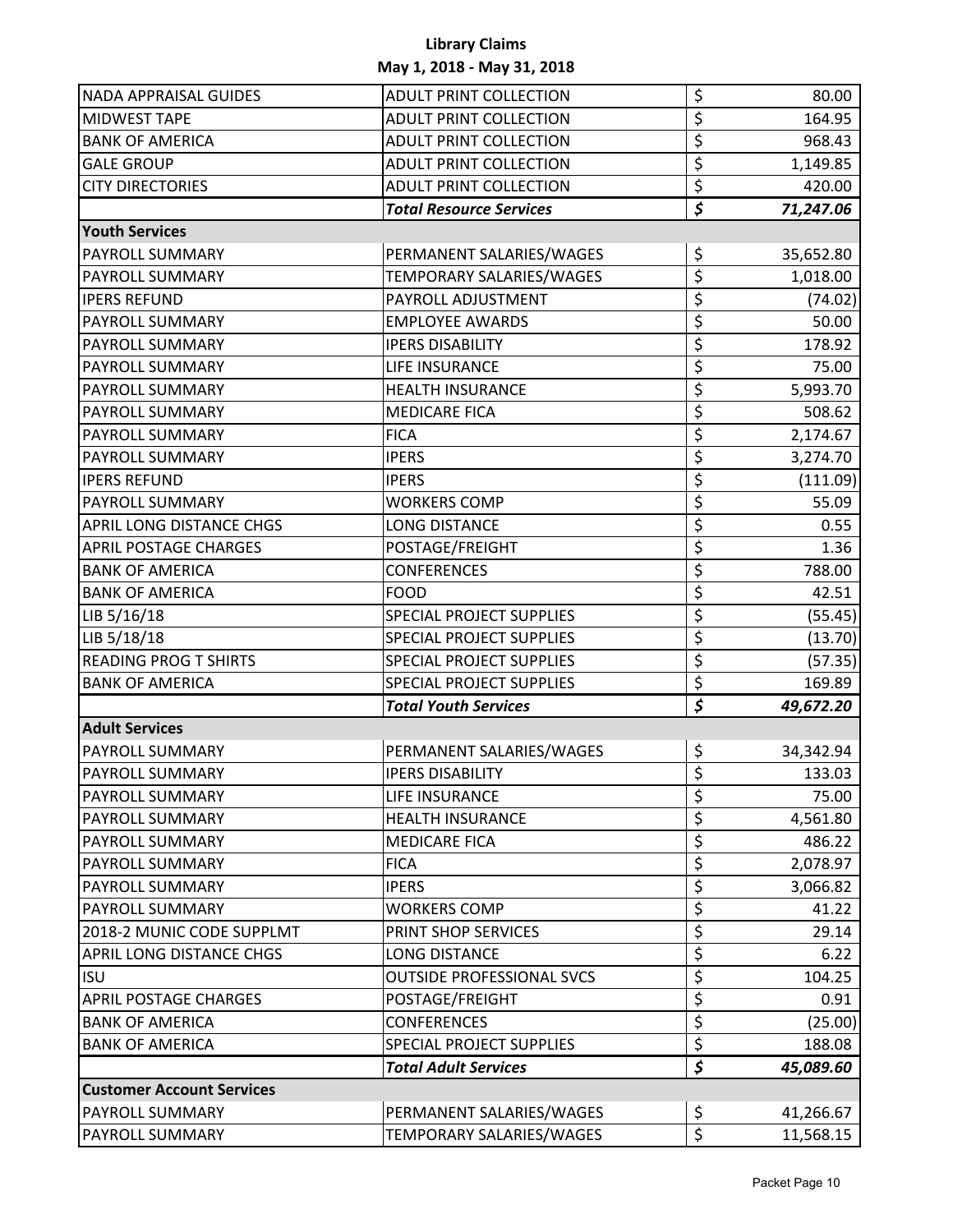| <b>Charles Glatz, President</b>  | Sarah Barchman, Secretary              |                                 | <b>Date</b> |
|----------------------------------|----------------------------------------|---------------------------------|-------------|
|                                  |                                        |                                 |             |
|                                  | <b>Grand Total:</b>                    | \$                              | 329,162.66  |
|                                  | <b>Total Customer Account Services</b> | $\overline{\boldsymbol{\zeta}}$ | 68,923.51   |
| <b>ULINE</b>                     | <b>OFFICE SUPPLIES</b>                 | \$                              | 68.43       |
| <b>BANK OF AMERICA</b>           | <b>OFFICE SUPPLIES</b>                 | \$                              | 29.74       |
| UNIQUE MANAGEMENT SERVICE        | <b>NON-CITY SERVICE</b>                | \$                              | 205.85      |
| VACLAV, CONNIE                   | TRAVEL/MEETINGS                        | \$                              | 4.08        |
| CHOATE, ERIKA                    | TRAVEL/MEETINGS                        | \$                              | 12.24       |
| FRIEDRICH, KATIE                 | TRAVEL/MEETINGS                        | \$                              | 15.91       |
| <b>APRIL POSTAGE CHARGES</b>     | POSTAGE/FREIGHT                        | \$                              | 1,455.31    |
| <b>AUTOMATED MERCHANT SYSTEM</b> | <b>OUTSIDE PROFESSIONAL SVCS</b>       | \$                              | 293.47      |
| APRIL LONG DISTANCE CHGS         | <b>LONG DISTANCE</b>                   | \$                              | 18.44       |
| PAYROLL SUMMARY                  | <b>WORKERS COMP</b>                    | \$                              | 147.96      |
| <b>IPERS REFUND</b>              | <b>IPERS</b>                           | \$                              | (146.02)    |
| PAYROLL SUMMARY                  | <b>IPERS</b>                           | \$                              | 4,718.12    |
| PAYROLL SUMMARY                  | <b>FICA</b>                            | \$                              | 3,174.23    |
| PAYROLL SUMMARY                  | <b>MEDICARE FICA</b>                   | \$                              | 742.31      |
| PAYROLL SUMMARY                  | <b>HEALTH INSURANCE</b>                | \$                              | 5,031.86    |
| PAYROLL SUMMARY                  | LIFE INSURANCE                         | \$                              | 95.00       |
| PAYROLL SUMMARY                  | <b>IPERS DISABILITY</b>                | \$                              | 170.04      |
| PAYROLL SUMMARY                  | <b>EMPLOYEE AWARDS</b>                 | \$                              | 75.00       |
| <b>IPERS REFUND</b>              | PAYROLL ADJUSTMENT                     | \$                              | (97.30)     |
| PAYROLL SUMMARY                  | PAYROLL ADJUSTMENT                     | \$                              | 74.02       |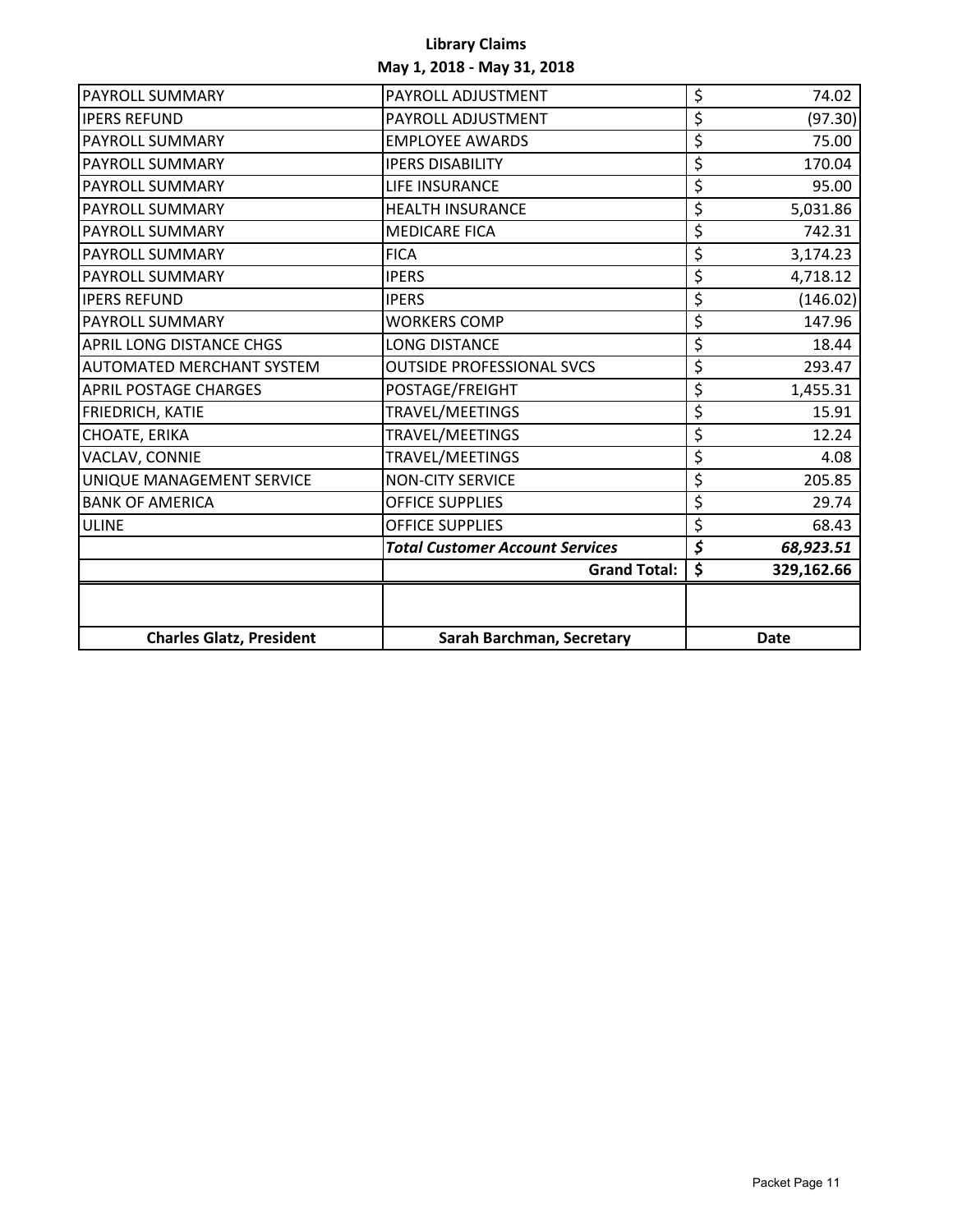# **Confidentiality and Library Records Policy**

### **BOARD OF TRUSTEES AMES PUBLIC LIBRARY JUNE 21, 2018**

Be it resolved that the Board of Trustees, Ames Public Library, approves revisions to the Confidentiality and Library Records Policy as presented/amended.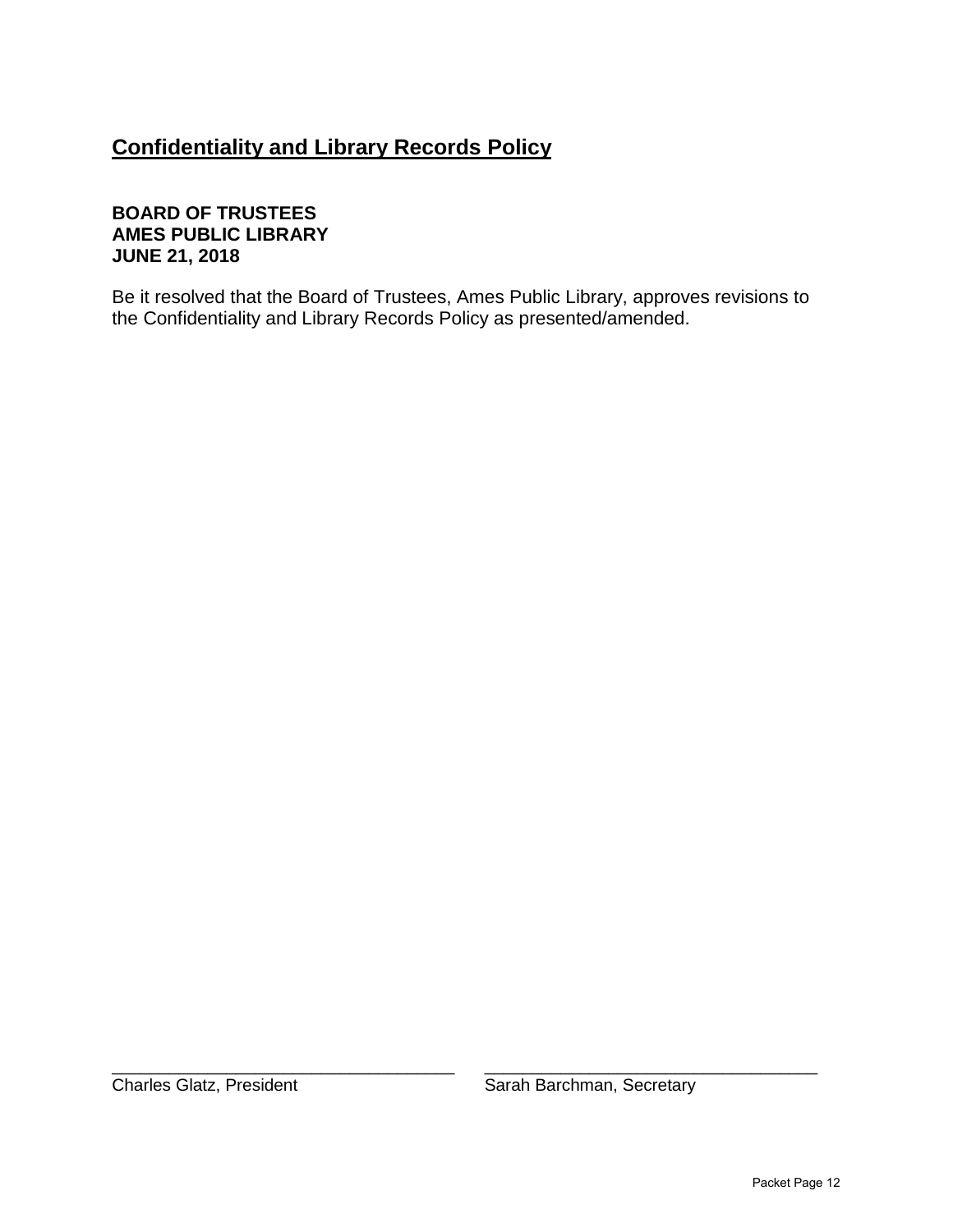

Section: Library Operations

Approved: 07/16/2015\* Reviewed: Revised: 06/21/2018

The Board of Trustees of Ames Public Library respects the privacy of users and recognizes its responsibility to protect that privacy in accordance with the Code of Iowa and the American Library Association's statement of professional ethics. Confidentiality of Library User Records is central to intellectual freedom and directly related to the right to open inquiry without having the subject of one's interest examined or scrutinized by others.

# **Confidential Information**

The Library will not reveal the identities of individual users for private, public or commercial use. Public access to the names of persons who hold Ames Public Library cardscardholders could discourage use of the Library. The library will hold confidential the names of card holders and their registration information.

The Library will hold confidential:

- personal registration information such as address, phone number, and e-mail address;
- information sources consulted;
- information sought or received:
- reference interviews;
- materials used or borrowed;
- interlibrary loan records:
- Internet and database search records; and
- all other personally identifiable uses of Library materials.

All parties with authorized access to Library User Records are required to uphold confidentiality as specified by Library policies and applicable Iowa laws, unless excepted below.

The Library requires all staff, volunteers, and third parties with access to library user records to agree to uphold confidentiality as specified by Library policies and applicable Iowa code.

# **Exceptions**

No individuals shall have access to Library User Records other than his or her own without the individual's consent, except as listed below:

- The Library Director may authorize specific uses of the data contained in the Library's user records by the Library or the Ames Public Library Friends Foundation. The information may be used to conduct library business, communicate with library users, and improve library services.
- The Library interprets possession of a card (or card number) as consent to use it, unless it has been reported lost or stolen, or there is reason to believe that consent has not been given.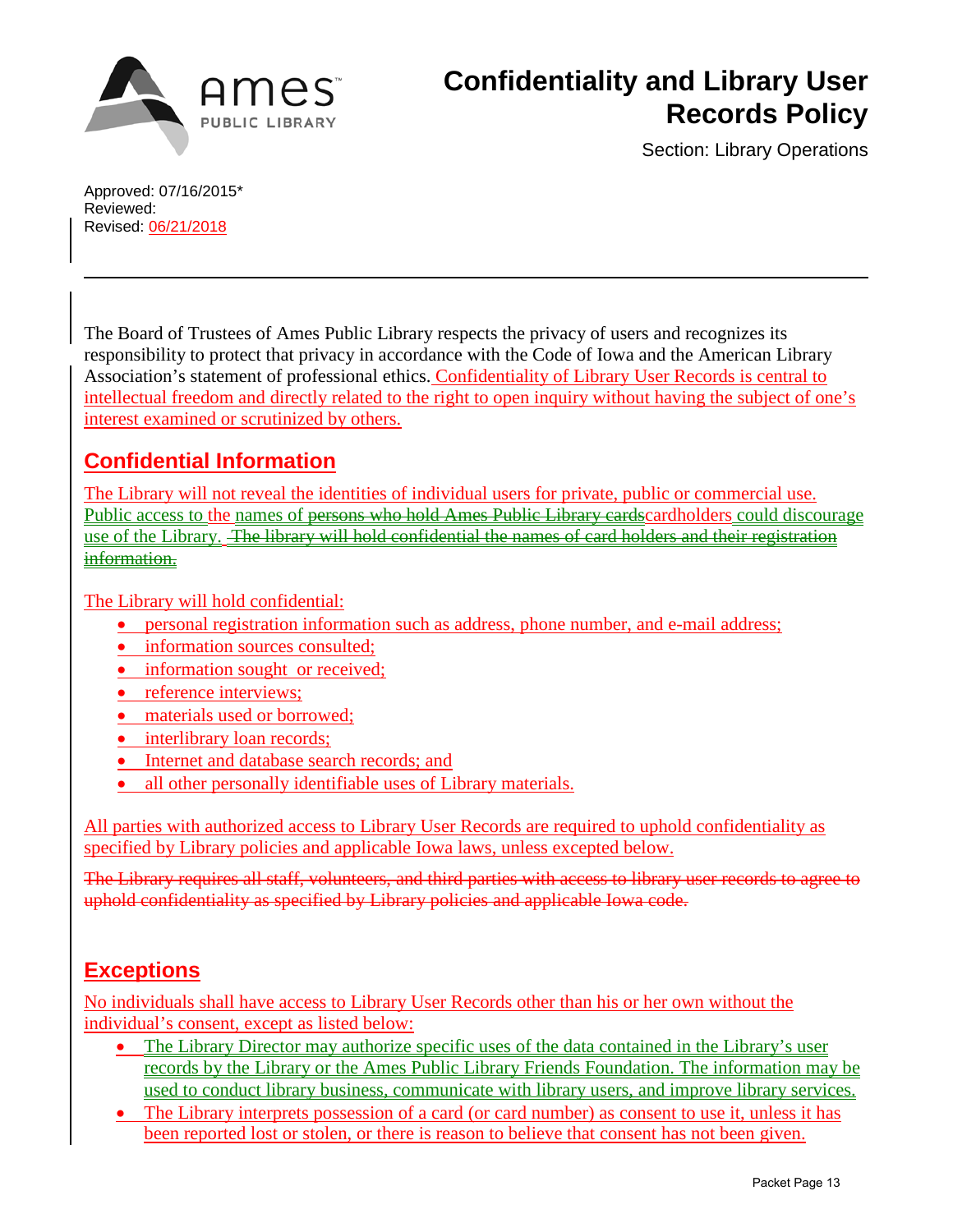- Library User Records may be revealed to a collection agency or law enforcement personnel in the course of attempting to recover property or collect charges.
- Library User Records may be accessible by third party support personnel while providing routine software maintenance or troubleshooting.
- The Library contracts with third party vendors and library consortia that distribute electronic content through licensing agreements. The Library cannot guarantee the confidentiality of information sought or materials borrowed from these vendors. Some vendors may gather information about library patrons through the registration or borrowing process for their own marketing purposes. Customers using these resources are subject to the individual third-party terms and privacy policies.
- Contact information for use of meeting and study rooms is provided by the user and considered public information.
- Persons attending or participating in library programs or public meetings may be videotaped or photographed. These images may be used for library programming or promotion by the Library, Ames Public Library Friends Foundation, or the City of Ames. on the Government Cable channel, the Library website, the Internet, and other media.
- Illegal activity is not protected. The Library may review information when a violation of law or Library policy designed to protect facilities, property, equipment, or networks is suspected.
- Library User Records may be subject to disclosure to officials pursuant to a process, subpoena or court order authorized pursuant to a federal, state, or local law relating to civil, criminal, administrative or legislative investigative power. Library staff will consult with City's Legal Department in the event of such request for release of Library records, and will respond to the request according to advice of counsel.
- Security cameras are installed in the Library to protect the safety and security of people, the building, and its contents. Only authorized Library staff may view recordings. Library security camera recordings may only be viewed by others in response to an open records or law enforcement request. Library security camera recordings may be shared with law enforcement in conjunction with investigations or prosecutions.

The Library Director may authorize specific uses of the data contained in the Library's user records by the Library or the Ames Public Library Friends Foundation. The information may be used to conduct library business, communicate with library users, and improve library services.

Public access to names of persons who hold Ames Public Library cards could discourage use of the Library. The library will hold confidential the names of card holders and their registration information.

The Library will not reveal the information sources or services individual users consult unless required by law or court order. Confidentiality extends to information sought or received and materials consulted, borrowed or acquired. Confidentiality includes Internet and database search records, reference interviews, interlibrary loan records, computer use records, and all other personally identifiable uses of Library materials.

The Library contracts with third party vendors and library consortia that distribute electronic content through licensing agreements. The Library cannot guarantee the confidentiality of information sought or received, or materials consulted or borrowed from these vendors. Some vendors may gather information about library patrons through the registration process and/or library transactions for their own marketing purposesThe Library contracts with third party vendors and library consortia that distribute electronic content through licensing agreements. The Library cannot guarantee the confidentiality of information sought or received, or materials consulted or borrowed from these vendors. Some vendors may gather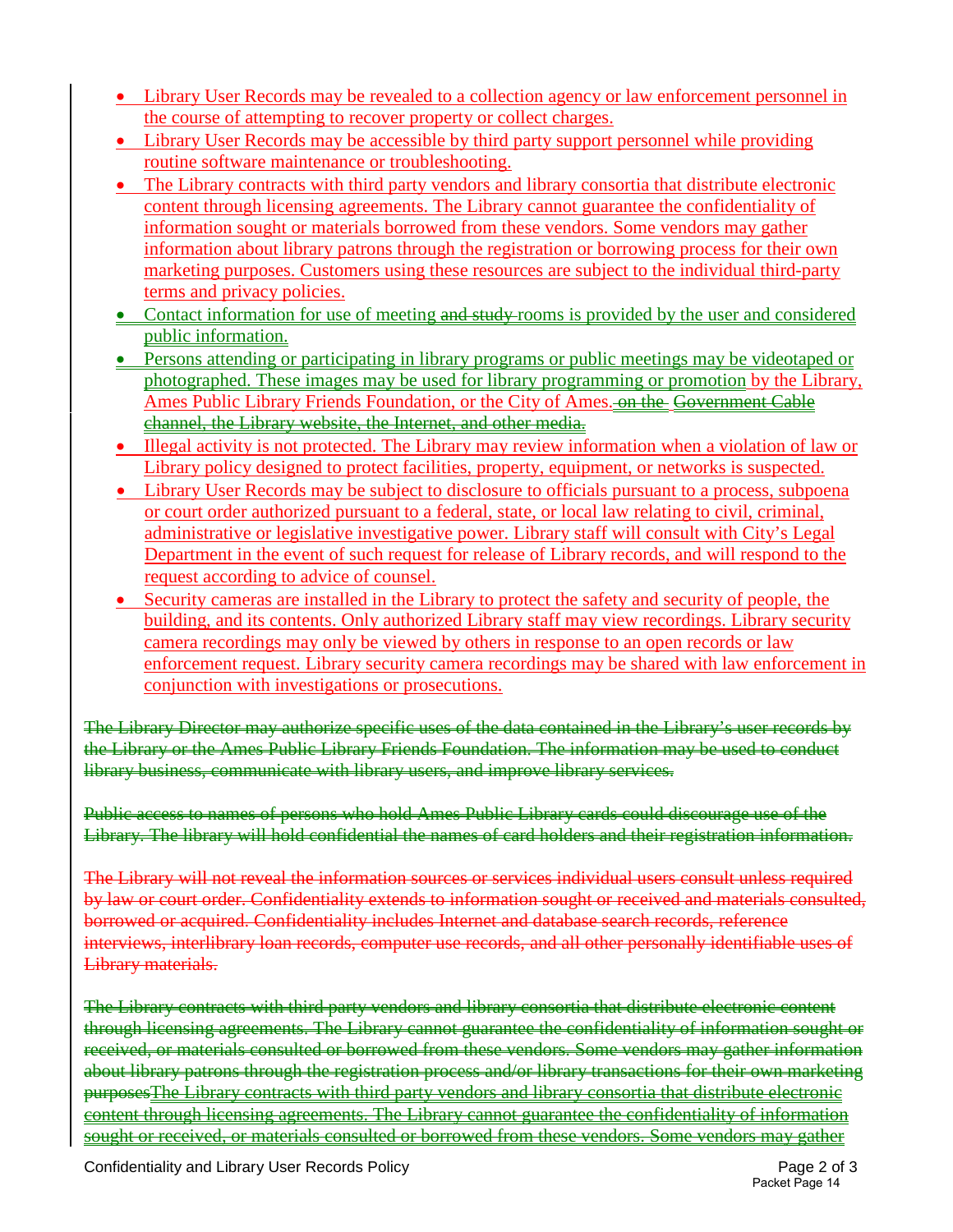information about library patrons through the registration process and/or library transactions for their own marketing purposes.

The library cannot ensure privacy of circulation records during the process of collecting fines and fees.

Contact information for use of meeting and study rooms is provided by the user and considered public information.

Persons attending or participating in library programs or public meetings may be videotaped or photographed. These images may be used for library programming or promotion on the Government Cable channel, the Library website, the Internet, and other media.

Unless required by court order, Library user records will only be released to the person(s) whose name(s) appear on the record.

# **References**

This policy has been developed in concert with Code of Iowa ChapterSection 22, "Examination of [Public Records \(Open Records\)"](https://coolice.legis.iowa.gov/cool-ice/default.asp?category=billinfo&service=iowacode&ga=83&input=22) and *[Code of Ethics of the American Library Association](http://www.ala.org/advocacy/proethics/codeofethics/codeethics)*.

\* Adopted upon removal of Confidentiality of Library Records and Use of Patron Database Policies.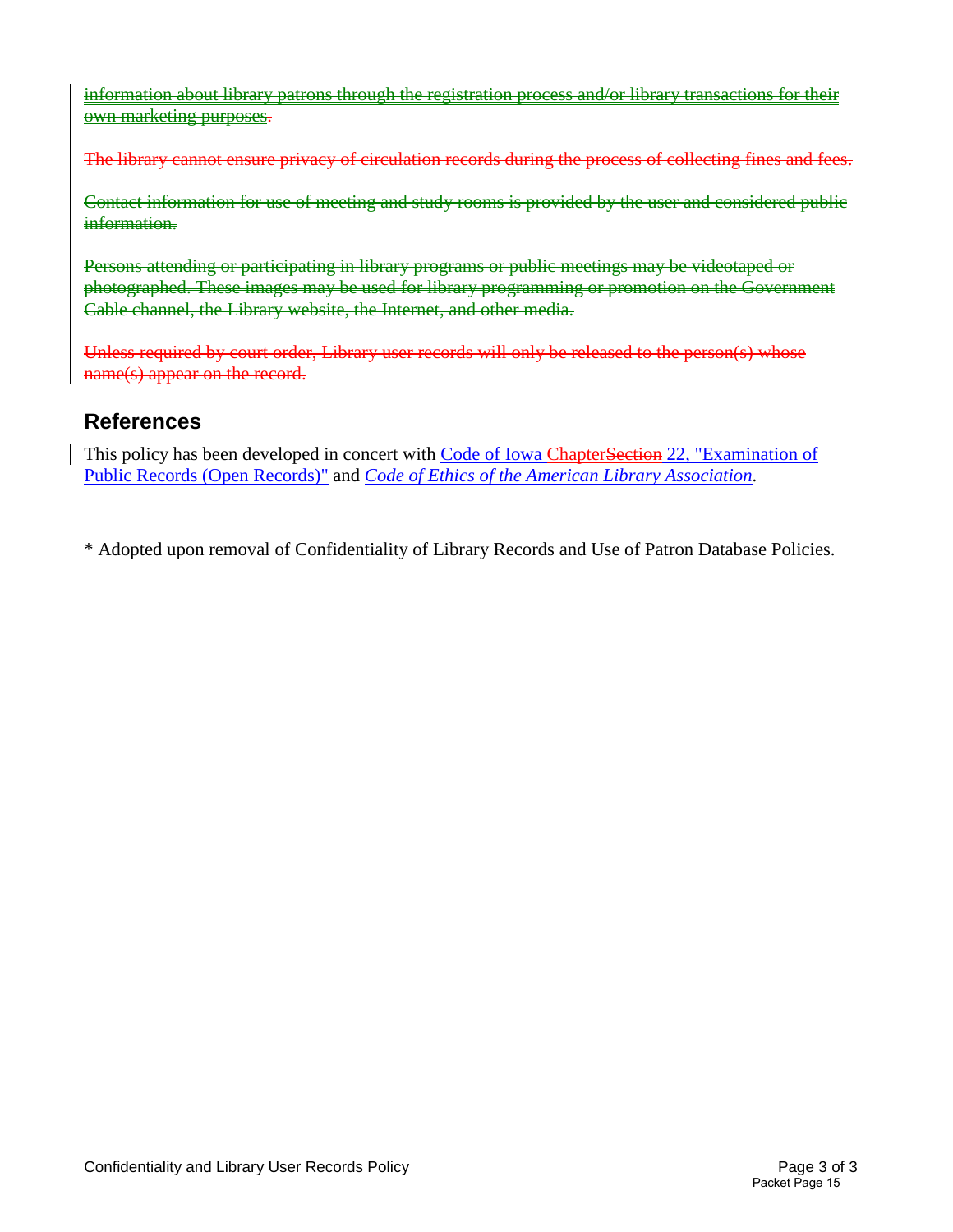

# **Confidentiality and Library User Records Policy**

Section: Library Operations

Approved: 07/16/2015\* Reviewed: Revised: 06/21/2018

The Board of Trustees of Ames Public Library respects the privacy of users and recognizes its responsibility to protect that privacy in accordance with the Code of Iowa and the American Library Association's statement of professional ethics. Confidentiality of Library User Records is central to intellectual freedom and directly related to the right to open inquiry without having the subject of one's interest examined or scrutinized by others.

# **Confidential Information**

The Library will not reveal the identities of individual users for private, public or commercial use. Public access to the names of cardholders could discourage use of the Library.

The Library will hold confidential:

- personal registration information such as address, phone number, and e-mail address;
- information sources consulted;
- information sought or received;
- reference interviews;
- materials used or borrowed;
- interlibrary loan records;
- Internet and database search records; and
- all other personally identifiable uses of Library materials.

All parties with authorized access to Library User Records are required to uphold confidentiality as specified by Library policies and applicable Iowa laws, unless excepted below.

# **Exceptions**

No individuals shall have access to Library User Records other than his or her own without the individual's consent, except as listed below:

- The Library Director may authorize specific uses of the data contained in the Library's user records by the Library or the Ames Public Library Friends Foundation. The information may be used to conduct library business, communicate with library users, and improve library services.
- The Library interprets possession of a card (or card number) as consent to use it, unless it has been reported lost or stolen, or there is reason to believe that consent has not been given.
- Library User Records may be revealed to a collection agency or law enforcement personnel in the course of attempting to recover property or collect charges.
- Library User Records may be accessible by third party support personnel while providing routine software maintenance or troubleshooting.
- The Library contracts with third party vendors and library consortia that distribute electronic content through licensing agreements. The Library cannot guarantee the confidentiality of information sought or materials borrowed from these vendors. Some vendors may gather information about library patrons through the registration or borrowing process for their own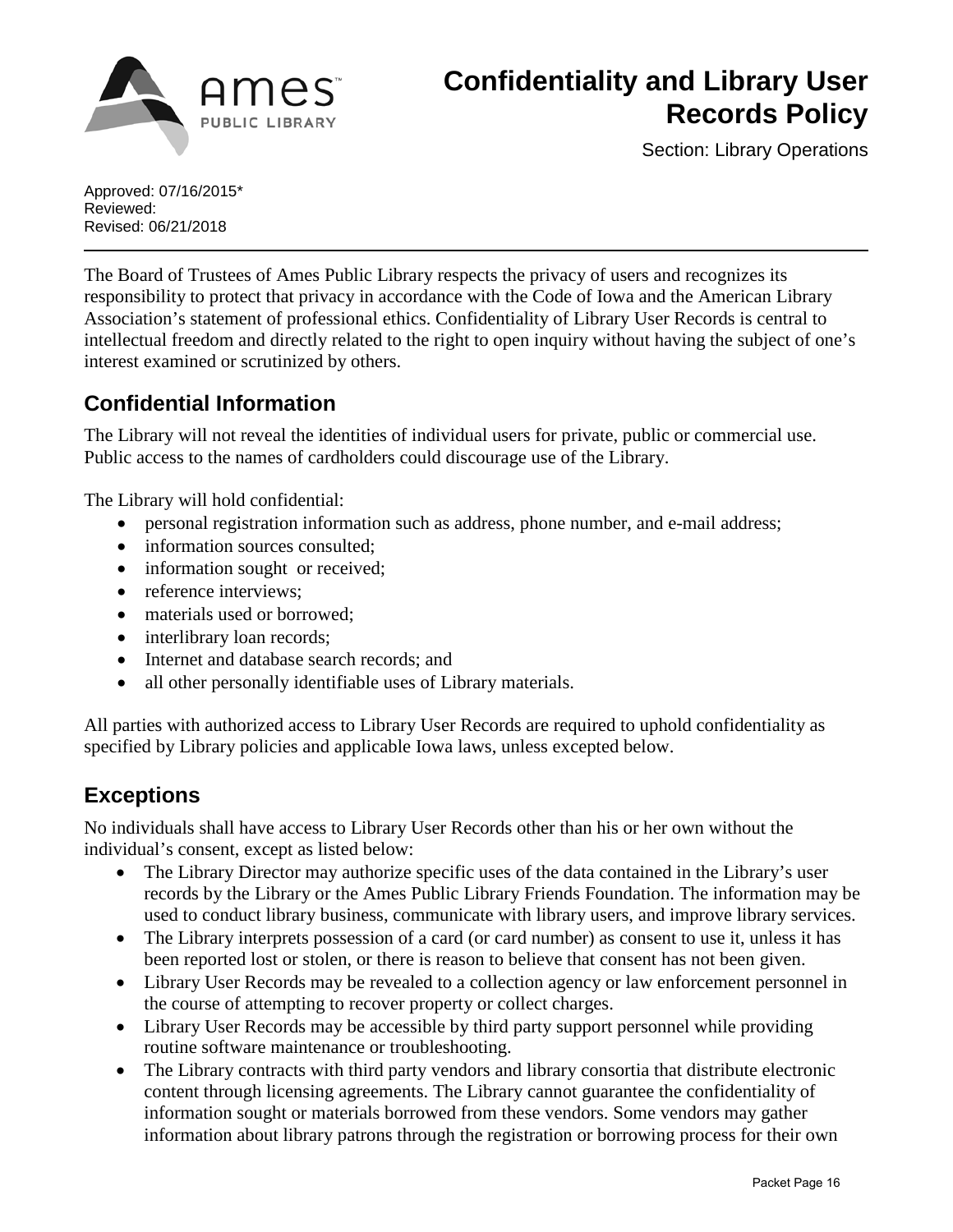marketing purposes. Customers using these resources are subject to the individual third-party terms and privacy policies.

- Contact information for use of meeting rooms is provided by the user and considered public information.
- Persons attending or participating in library programs or public meetings may be videotaped or photographed. These images may be used for library programming or promotion by the Library, Ames Public Library Friends Foundation, or the City of Ames.
- Illegal activity is not protected. The Library may review information when a violation of law or Library policy designed to protect facilities, property, equipment, or networks is suspected.
- Library User Records may be subject to disclosure to officials pursuant to a process, subpoena or court order authorized pursuant to a federal, state, or local law relating to civil, criminal, administrative or legislative investigative power. Library staff will consult with City's Legal Department in the event of such request for release of Library records, and will respond to the request according to advice of counsel.
- Security cameras are installed in the Library to protect the safety and security of people, the building, and its contents. Only authorized Library staff may view recordings. Library security camera recordings may only be viewed by others in response to an open records or law enforcement request. Library security camera recordings may be shared with law enforcement in conjunction with investigations or prosecutions.

# **References**

This policy has been developed in concert with [Code of Iowa Chapter 22, "Examination of Public](https://coolice.legis.iowa.gov/cool-ice/default.asp?category=billinfo&service=iowacode&ga=83&input=22)  [Records \(Open Records\)"](https://coolice.legis.iowa.gov/cool-ice/default.asp?category=billinfo&service=iowacode&ga=83&input=22) and *[Code of Ethics of the American Library Association](http://www.ala.org/advocacy/proethics/codeofethics/codeethics)*.

\* Adopted upon removal of Confidentiality of Library Records and Use of Patron Database Policies.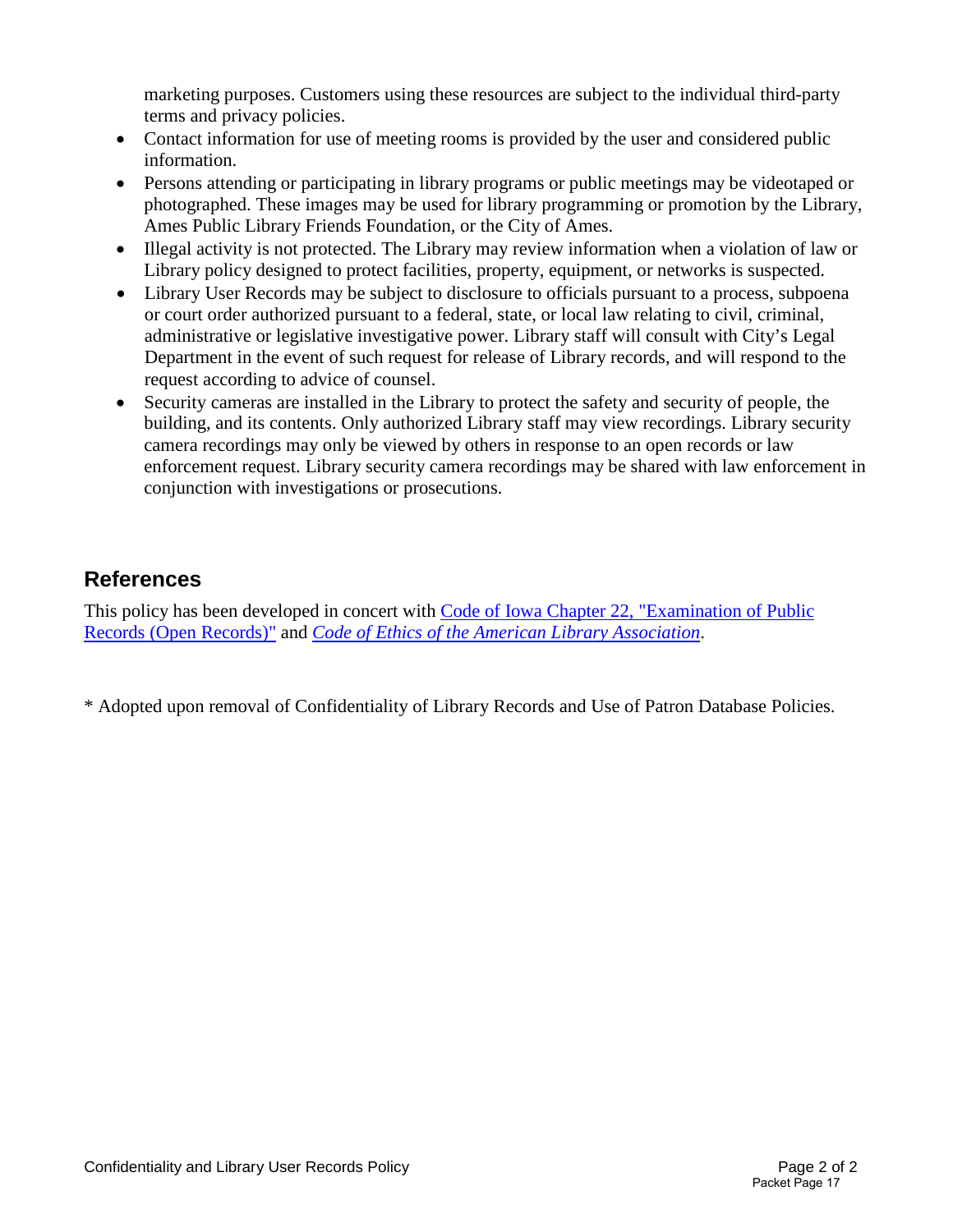#### Code of Ethics of the American Library Association

As members of the American Library Association, we recognize the importance of codifying and making known to the profession and to the general public the ethical principles that guide the work of librarians, other professionals providing information services, library trustees and library staffs.

Ethical dilemmas occur when values are in conflict. The American Library Association Code of Ethics states the values to which we are committed, and embodies the ethical responsibilities of the profession in this changing information environment.

We significantly influence or control the selection, organization, preservation, and dissemination of information. In a political system grounded in an informed citizenry, we are members of a profession explicitly committed to intellectual freedom and the freedom of access to information. We have a special obligation to ensure the free flow of information and ideas to present and future generations.

The principles of this Code are expressed in broad statements to guide ethical decision making. These statements provide a framework; they cannot and do not dictate conduct to cover particular situations.

- I. We provide the highest level of service to all library users through appropriate and usefully organized resources; equitable service policies; equitable access; and accurate, unbiased, and courteous responses to all requests.
- II. We uphold the principles of intellectual freedom and resist all efforts to censor library resources.
- III. We protect each library user's right to privacy and confidentiality with respect to information sought or received and resources consulted, borrowed, acquired or transmitted.
- IV. We respect intellectual property rights and advocate balance between the interests of information users and rights holders.
- V. We treat co-workers and other colleagues with respect, fairness, and good faith, and advocate conditions of employment that safeguard the rights and welfare of all employees of our institutions.
- VI. We do not advance private interests at the expense of library users, colleagues, or our employing institutions.
- VII. We distinguish between our personal convictions and professional duties and do not allow our personal beliefs to interfere with fair representation of the aims of our institutions or the provision of access to their information resources.
- VIII. We strive for excellence in the profession by maintaining and enhancing our own knowledge and skills, by encouraging the professional development of coworkers, and by fostering the aspirations of potential members of the profession.

Adopted at the 1939 Midwinter Meeting by the ALA Council; amended June 30, 1981; June 28, 1995; and January 22, 2008.

The previous version of this file has long held the **incorrect amendment date of June 28, 1997**; the Office for Intellectual Freedom regrets and apologizes for the error.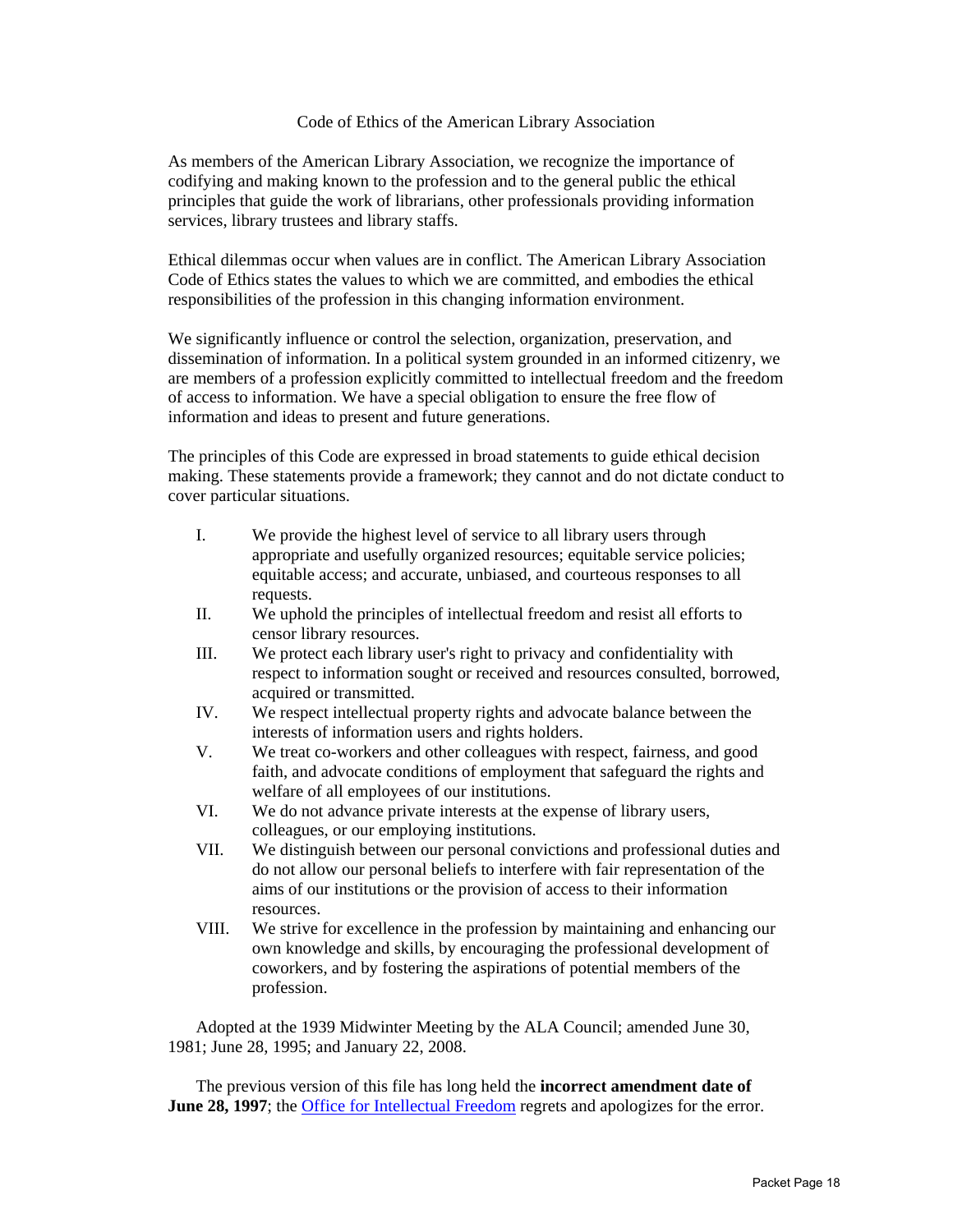

**Library Security Cameras Policy**

Section: Library Resources

Approved: 10/23/2008 Reviewed: 8/20/2015 Revised: 1/19/2012

Ames Public Library strives to take reasonable precautions to assure a safe and secure environment for its patrons and staff. Because library staff is unable to provide direct supervision over all areas within the library and library grounds, video security cameras have been placed at selected locations in order to observe and record visible activities of persons within the library and library grounds in lieu of direct supervision.

Observation of activity, whether in real time or from digitally recorded storage, shall be limited to activities that are specific to library operations, may affect the safety and security of library patrons and staff, and provide protection for library assets or property. Real-time monitors may be set up in public areas at the discretion of the director.

# **Privacy and Confidentiality**

Camera placement shall be determined by the library director or his/her designee. Cameras shall not be placed in areas where there is a reasonable expectation of privacy, such as toilet areas within restrooms.

To the extent that any recorded images include identifiable persons requesting information or checking out an item, such record shall be treated as confidential as provided in Iowa Code §22.7 (13). Only designated library staff may view real time images or screen recorded images for potential breach of confidentiality. Any inadvertent views of protected information shall be held in confidence by the library staff under the library's confidentiality policy.

# **Public Notice**

Signage shall be conspicuously displayed within the library advising of the recording of video images. Conversations or other audible communication shall not be monitored or recorded by the security cameras.

# **Data Storage**

Cameras will record activities in real time and images will be saved to the camera server's hard drive. The capacity of the storage system allows for images to be stored for at least 14 days. Current software deletes images automatically as the capacity of the hard drive is reached. The library is not obligated to store images past the 14-day limit.

Cameras will not be monitored continuously by library staff. Authorization to view stored images may be granted by the library director or his/her designee(s).

# **Authority to Access Recorded Data**

The library director holds the authority to designate library staff members who may access video in real time or recorded formats. Generally, authority may be delegated to the assistant director, network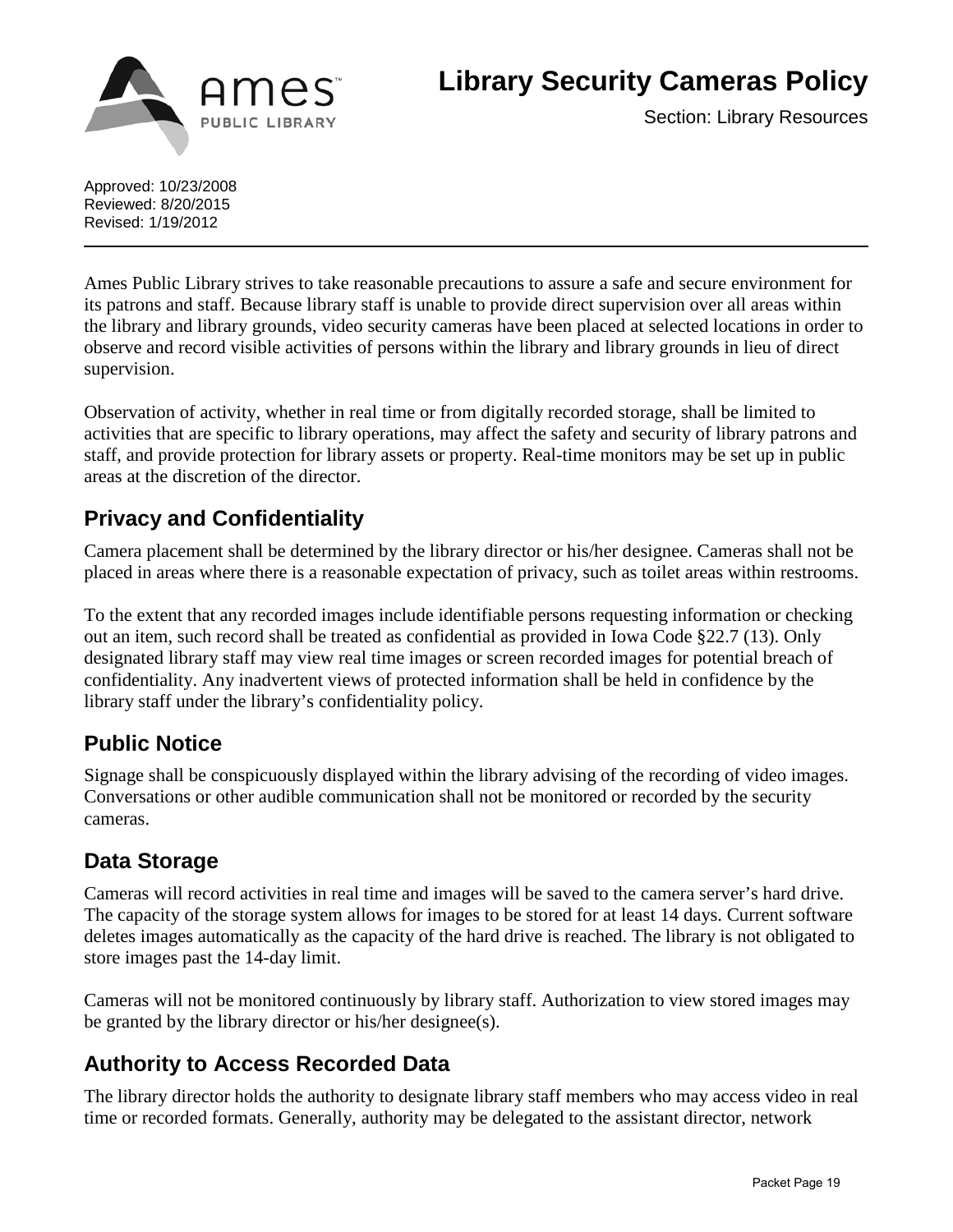systems coordinator, supervisory staff, and public service desk staff including librarian and library assistant staff during hours of operation.

Circumstances under which designated staff may access images in real time include, but are not limited to, observation of areas beyond view from designated work stations for assurance of safety and security. Access to real time or recorded imagery is also authorized to designated staff upon report of suspicious behavior, including policy violations, criminal activity, destruction or theft of library property or assets, or other activity that may be disruptive to library operations.

# **Law Enforcement**

All requests for the viewing of real time or recorded imagery by law enforcement officials must be presented to the library director. If the library director is unavailable, such requests shall be presented to the administrative or supervisory staff designated by the library director to hold such authority. Law enforcement may view recorded images unless such images include records protected by Iowa Code §22.7 (13), in which case such records would be released only pursuant to valid court order.

# **Public Disclosure**

All requests for public disclosure of recorded images shall be presented to the library director or the administrative staff member designated to act in his/her stead. Guidelines for public disclosure of video imagery shall follow the procedures established by the library director in accordance with Iowa Code Chapter 22.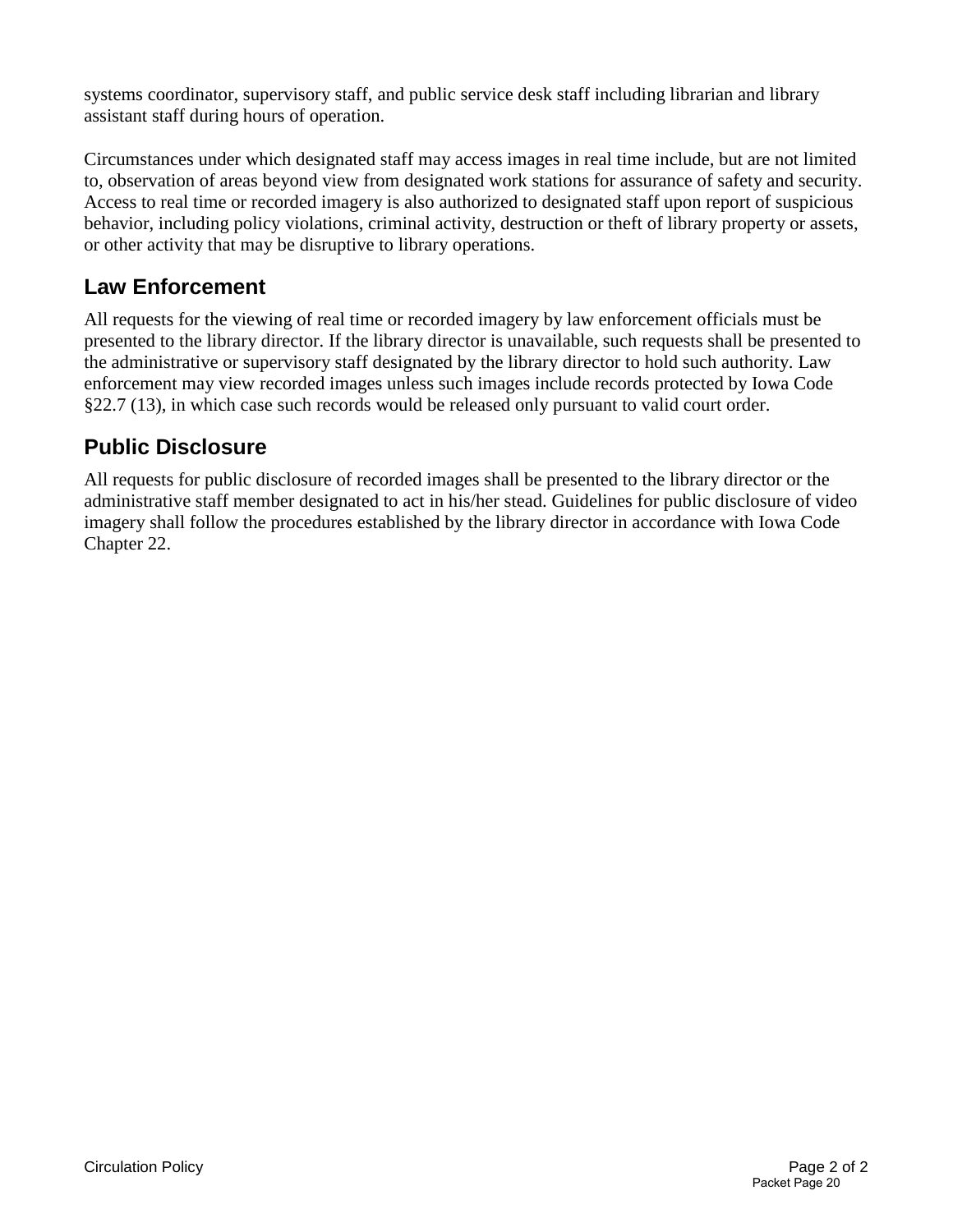# **Strategic Plan Review**

### **BOARD OF TRUSTEES AMES PUBLIC LIBRARY JUNE 21, 2018**

Be it resolved that the Board of Trustees, Ames Public Library, has conducted its annual review and approves the updated Ames Public Library Strategic Plan for 2016-2019.

\_\_\_\_\_\_\_\_\_\_\_\_\_\_\_\_\_\_\_\_\_\_\_\_\_\_\_\_\_\_\_\_\_\_\_\_ \_\_\_\_\_\_\_\_\_\_\_\_\_\_\_\_\_\_\_\_\_\_\_\_\_\_\_\_\_\_\_\_\_\_\_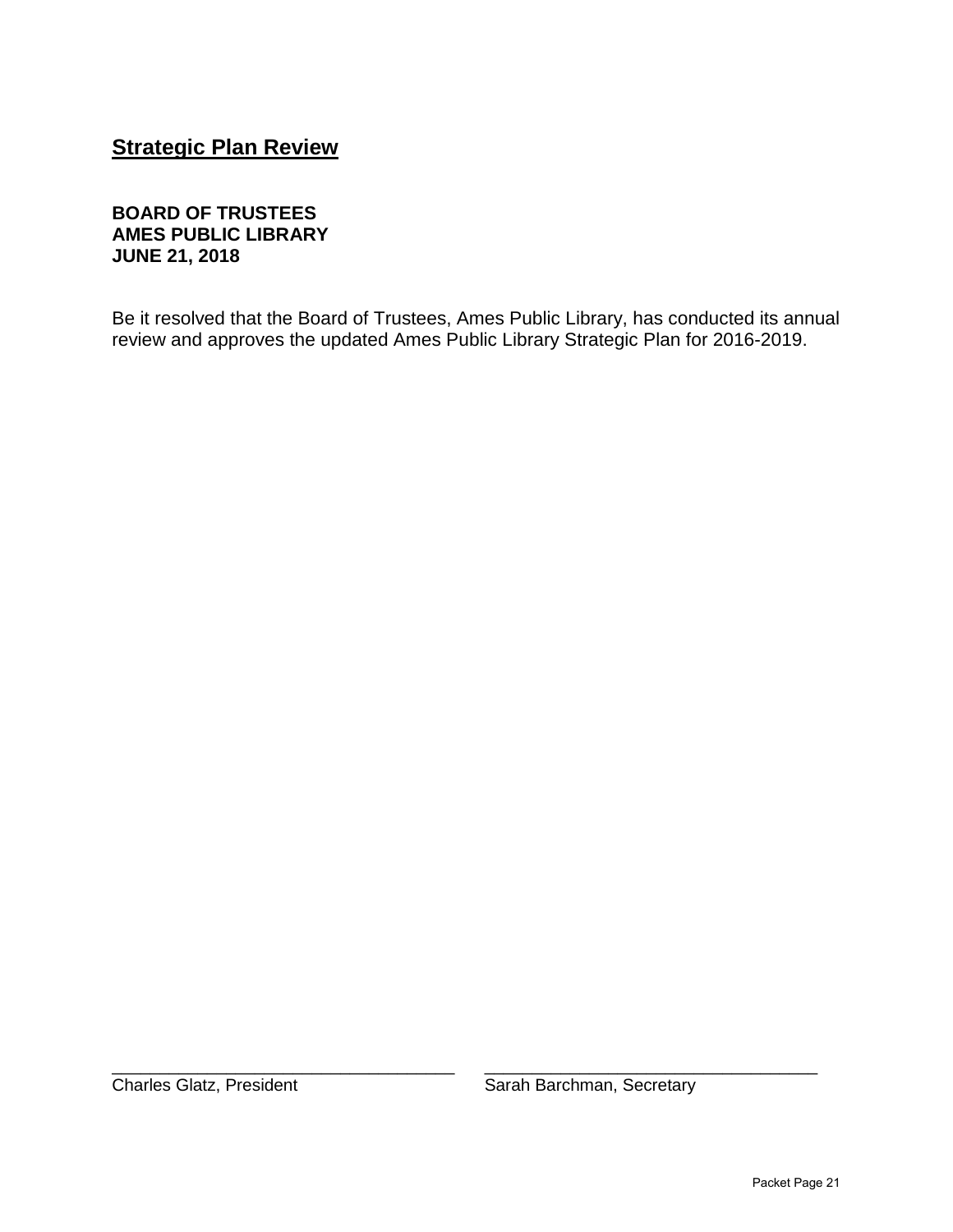# **AMES PUBLIC LIBRARY STRATEGIC PLAN TIMELINE**

### **2016 Q1**

Implement Small Talk program. (1D) Create plan for dynamic literacy related play opportunities in the library. (1E) Evaluate Bookmobile service to service area. (10A)

# **2016 Q2**

Expand staffing resources through internships, volunteers, and community partners. (2C) Prioritize safety and security for public and staff. (7B) Explore options for noise mitigation and sound quality. (7J) Create digital media content as a promotional tool. (6F)

### **2016 Q3**

Create infrastructure for robust internship program. (3B) Explore streaming services. (5C) Explore art installations throughout facility. (7E) Take pride in physical appearance of the building. (7H)

### **2016 Q4**

Create robust and vibrant volunteer opportunities. (4B) Promote library staff as hosts. (7C) Identify funding priorities and activities with APLFF. (8I)

### **2017 Q1**

Explore opportunities to collaborate with Parks Library. (3A) Optimize special features and options of library software. (6B) Utilize Bookmobile as a promotional tool. (6D)

### **2017 Q2**

Enhance community connections to promote early literacy to targeted populations. (1C) Explore ways to participate in and promote special community events. (4G) Collaborate with local schools. (8D)

### **2017 Q3**

Support caregiver efforts to engage with children throughout early literacy skill development**.** (1A) Evaluate wayfinding and signage. (7D) Evaluate location of materials and displays. (6E)

Examine funding resources provided by City of Ames, Story County, State of Iowa, APLFF, grants and donations. (8F)

### **2017 Q4**

Assist customers in being successful and responsible library users. (2A) Create comprehensive staff development plan. (2E) Evaluate targeted collections to meet library standards and community needs. (5A) Develop comprehensive infrastructure for programming. (5F) Explore ways to improve access to e-resources. (5B) Evaluate hours of operation. (7I) Evaluate meeting room equipment and support for community use. (7F)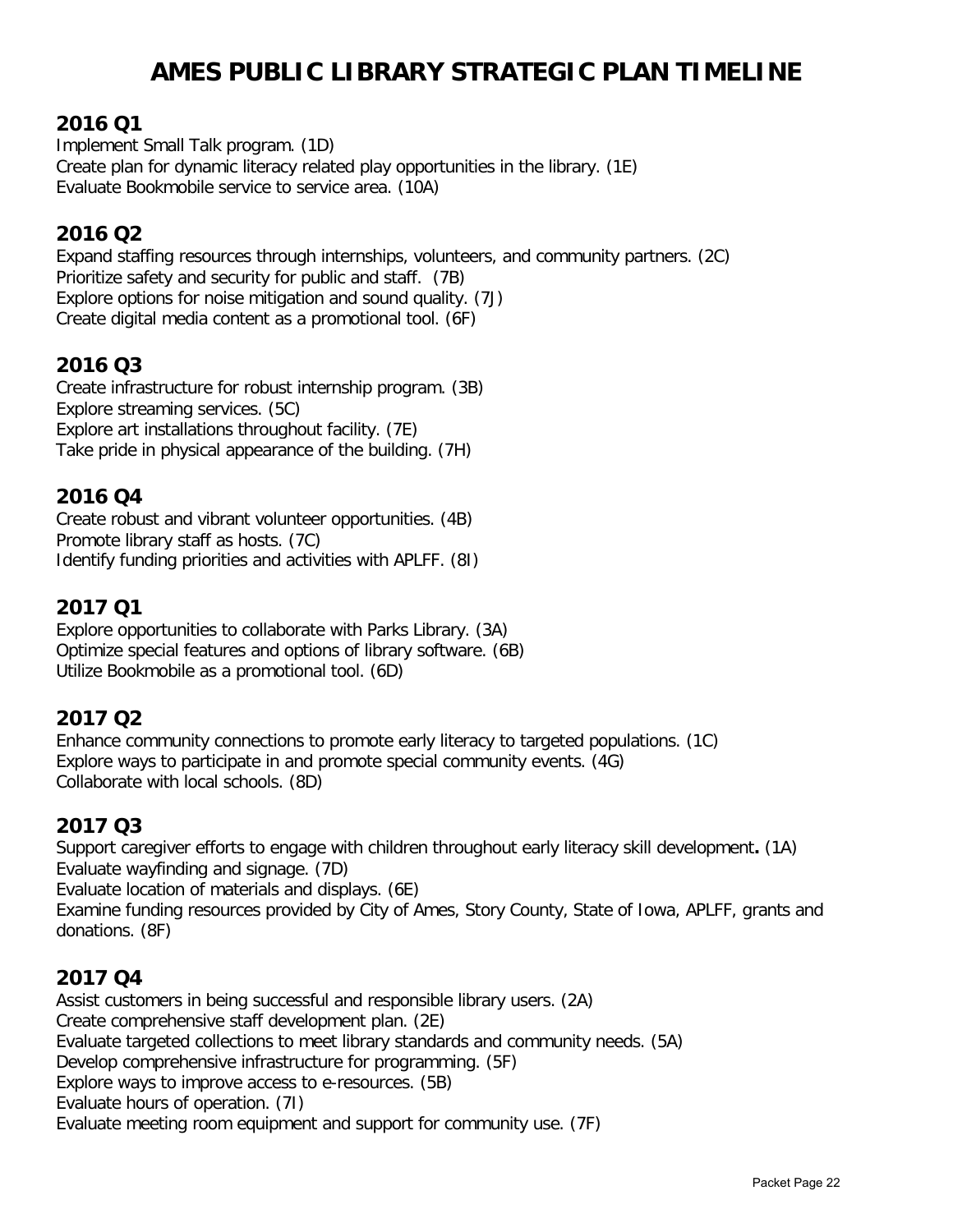# **2018 Q1**

Identify needs of multi-lingual community. (4E) Provide passive programming. (5H) Update website. (7A) Investigate best practices for providing outreach to underserved populations. (10B) Evaluate emerging technology and library trends. (2G) Enhance City of Ames collaborations. (8G) Explore lending non-traditional items. (5E)

# **2018 Q2**

Increase use of self-service features. (2H) Evaluate library's use of social media. (4A) Analyze role in addressing the digital divide. (9B) Work with APLFF to enhance Literary Grounds. (7K)

# **2018 Q3**

Develop local interest collections. (5D) Improve mobile access to resources. (10C) Support early literacy through outreach connections with daycares and childcare centers. (1B) Explore methods for improving digital literacy through technology training and resources. (9D) Explore makerspace options for all ages. (7G) Evaluate opportunities for green technology/activities (7L)

# **2018 Q4**

Develop process for soliciting ongoing community feedback. (4D) Investigate library card initiatives. (8E) Explore hardware and software offerings for public use. (9C) Explore opportunities to collaborate with organizations serving seniors. (8C) Enhance readers advisory and reference services. (2F)

# **2019 Q1**

Promote website as a branch. (6C) Develop core competencies for staff. (2B) Develop a public relations, promotions, and marketing plan. (6A)

# **2019 Q2**

Develop external communication plan. (2D) Develop the Lab. (9A)

# **2019 Q3**

Create infrastructure for interacting with for-profit entities. (8B)

# **On-going check-in each Q4**

Partner with Iowa State students, classes and organizations. (3D) Collaborate with Iowa State departments, faculty, staff, and retirees. (3C) Provide public training to maximize use of library resources. (4C) Cultivate program partners. (5G) Identify needs of and evaluate service to targeted populations. (4F) Enhance partnerships with local non-profit organizations. (8A) Enhance support and development of Library Board of Trustees (8H)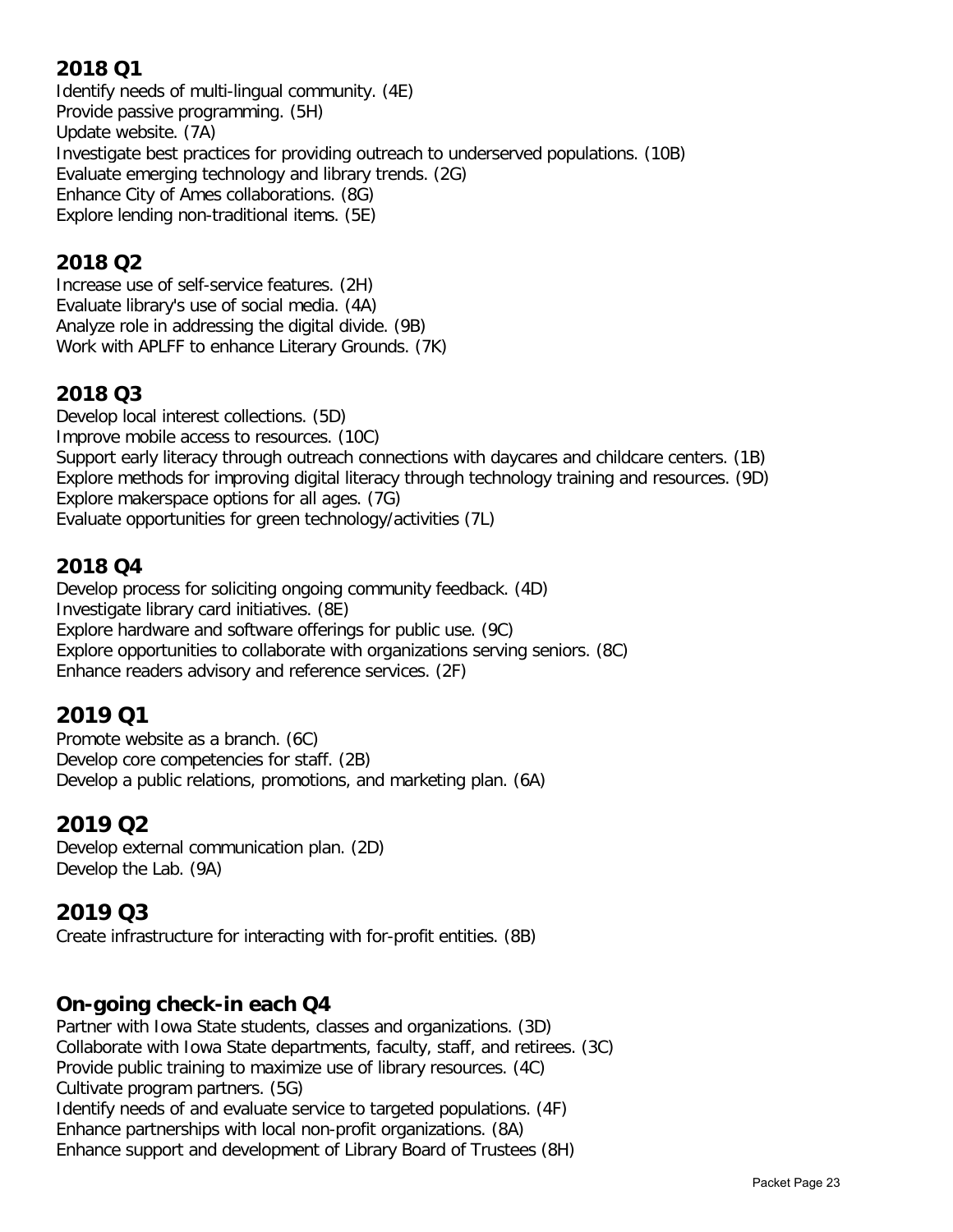

Library Director

Class Code: 3123

Bargaining Unit: Non-Union

CITY OF AMES Revision Date: Jul 16, 2010

# SALARY RANGE

\$44.70 - \$69.38 Hourly \$3,874.18 - \$6,013.23 Semi-Monthly \$92,980.37 - \$144,317.47 Annually

# DESCRIPTION:

Under the administrative direction of the Ames Public Library Board of Trustees and in cooperation with city officials, plans, directs, and coordinates all Library fiscal, operational and personnel activities to achieve the Library mission, goals and objectives within the context of community need and priorities; performs related work as required.

# EXAMPLES OF DUTIES:

Plans, directs, coordinates, and assures the efficiency and effectiveness of all Library operations, facilities, services, collections and programs; provides information, alternatives and recommendations regarding policy and service issues to the Library Board; implements Board decisions; develops protocol and procedures for Library operations, services, and programs; develops and implements methods to measure community needs and Library effectiveness; develops and implements short and long term strategic plans; represents the Library in interactions with City administration, including active participation as a member of the City Manager's Executive Leadership Team; prepares and presents reports to the City Manager and City Council.

Establishes and maintains effective working relationships with other governmental agencies, civic and community groups and the general public; acts as liaison with a variety of local, regional and statewide organizations develop collaborative relationships and promote the goals and objectives of the Library; makes public presentations; responds to public inquiries and complaints; represents the Library in professional organizations and on local boards and committees.

Directs the selection, training, performance review and discipline of Library employees; develops Library staff as a strong team through leadership, mentoring and providing staff development opportunities; communicates with staff to determine vision and operational needs.

Directs the preparation, presentation, and administration of the Library budget and capital improvement plan; directs the application for grants and county, state and federal funds to enhance Library programs; ensures proper and efficient use of all Library funds; serves as a director on the board of the Ames Public Library Friends Foundation; advocates for the Library's interests with governmental agencies at the county, state, and federal level; ensures compliance with federal, state and local laws and regulations.

Each employee is expected to continually strive to bring shared values to life through our Excellence Through People organizational culture. ETP values include: committing to acket Page 24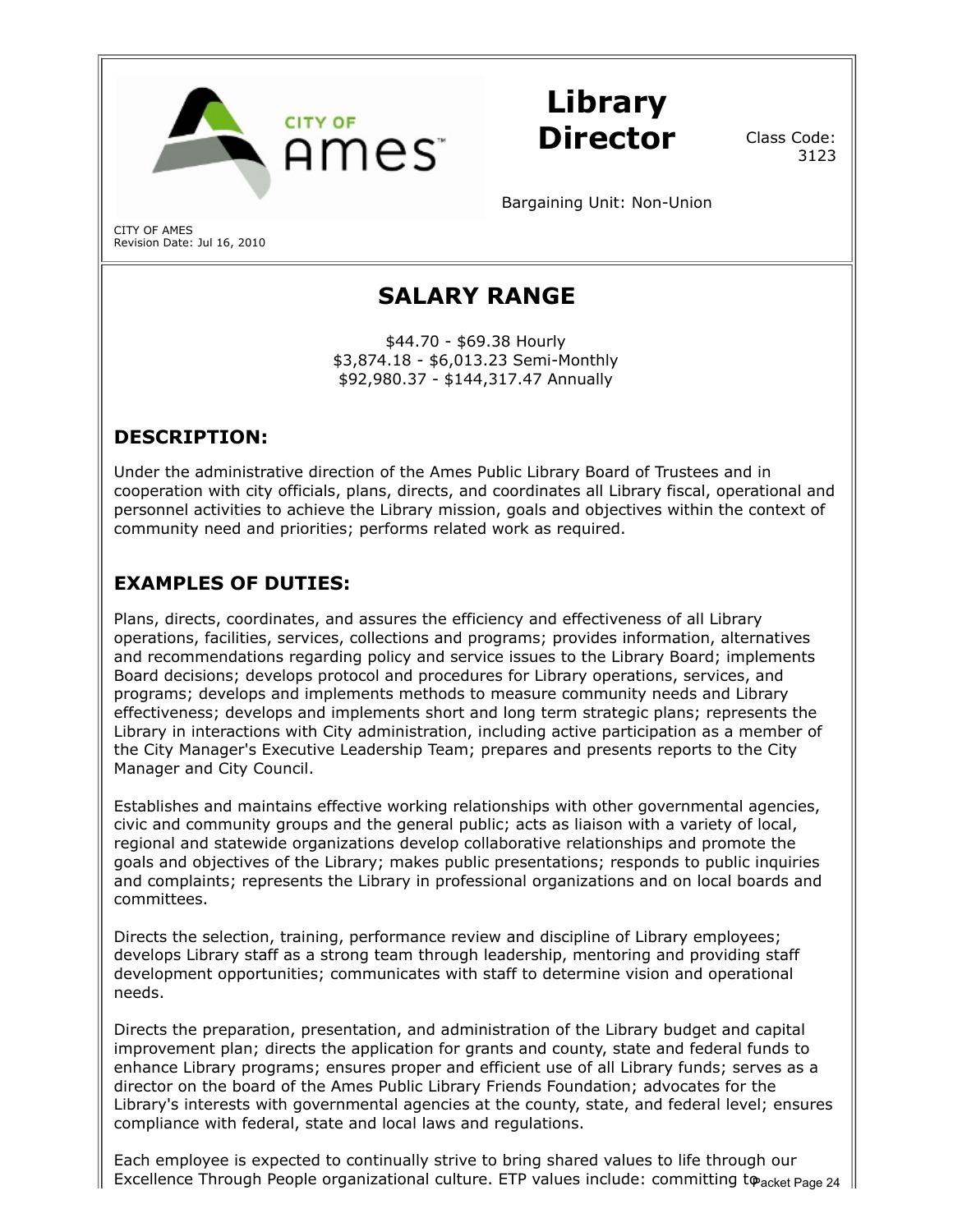continuous improvement, inspiring creativity and innovation, being customer driven, making data-driven decisions, championing employee involvement, striving for excellence, having fiscal stewardship, acting with honesty and integrity, exhibiting leadership, choosing a positive attitude, respecting one another, promoting safety and wellness, and cultivating teamwork. For leaders, this includes creating a work culture that brings these values to life. For all employees, this includes maintaining a Total City Perspective. The purpose of ETP is to deliver exceptional services to the public at the best price, and for employees to experience an enjoyable and stimulating work environment.

# PHYSICAL & ENVIRONMENTAL CHARACTERISTICS:

Required Physical Activities: Talking, hearing, grasping, and finger dexterity.

Physical Characteristics of Work: Sedentary work requiring routine lifting of objects under 10 pounds.

Vision Requirements: The minimum standard for those whose work deals largely with preparing and analyzing data and figures and the use of a computer terminal.

Environmental Conditions: Office environment; the worker is not subject to adverse environmental conditions.

Equipment Essential for Job Function: Computer including keyboard, monitor, and mouse; general office equipment such as calculator, copy machine, writing utensils, and files. Communication equipment including telephone, e-mail, and fax machine. A wide variety of printed material such as contracts, legal documents, reports, and reference materials.

### EMPLOYMENT STANDARDS:

Education and Experience: Education and Experience: Masters of Library Science degree from a graduate school accredited by the American Library Association, or the ability to obtain an MLS degree within a reasonable time period. Must have seven years of increasingly responsible experience in public library management, including three years at the senior staff or management level.

Licenses and Certificates: Public Library Certification by the State Library of Iowa.

Knowledge, Skills, and Abilities: Extensive knowledge of the principles, methods and best practices used in public libraries; extensive knowledge of public library management including daily operations, personnel administration, budget preparation and monitoring, and facilities maintenance. Considerable knowledge of laws and regulations affecting public library service.

Skill in all areas of library science; skill in planning and utilization of budgetary, staff and material resources; skill in developing effective interpersonal relationships; skill in determining the community's library needs.

Ability to plan and organize activities and resources for the efficient accomplishment of library objectives; ability to analyze community needs, trends, resources, and technological developments; ability to develop programs to effectively meet public needs for library services; ability to develop, analyze, interpret, and apply library policies and operating procedures; ability to establish and maintain effective working relationships with the Library Board of Trustees, library staff and volunteers, other City departments, community groups, and the general public; ability to communicate in a clear and concise manner both verbally and in writing; ability to make presentations to groups; ability to plan, delegate, and review the work of library staff; ability to guide, develop and motivate staff; ability to function effectively in a team-oriented management environment.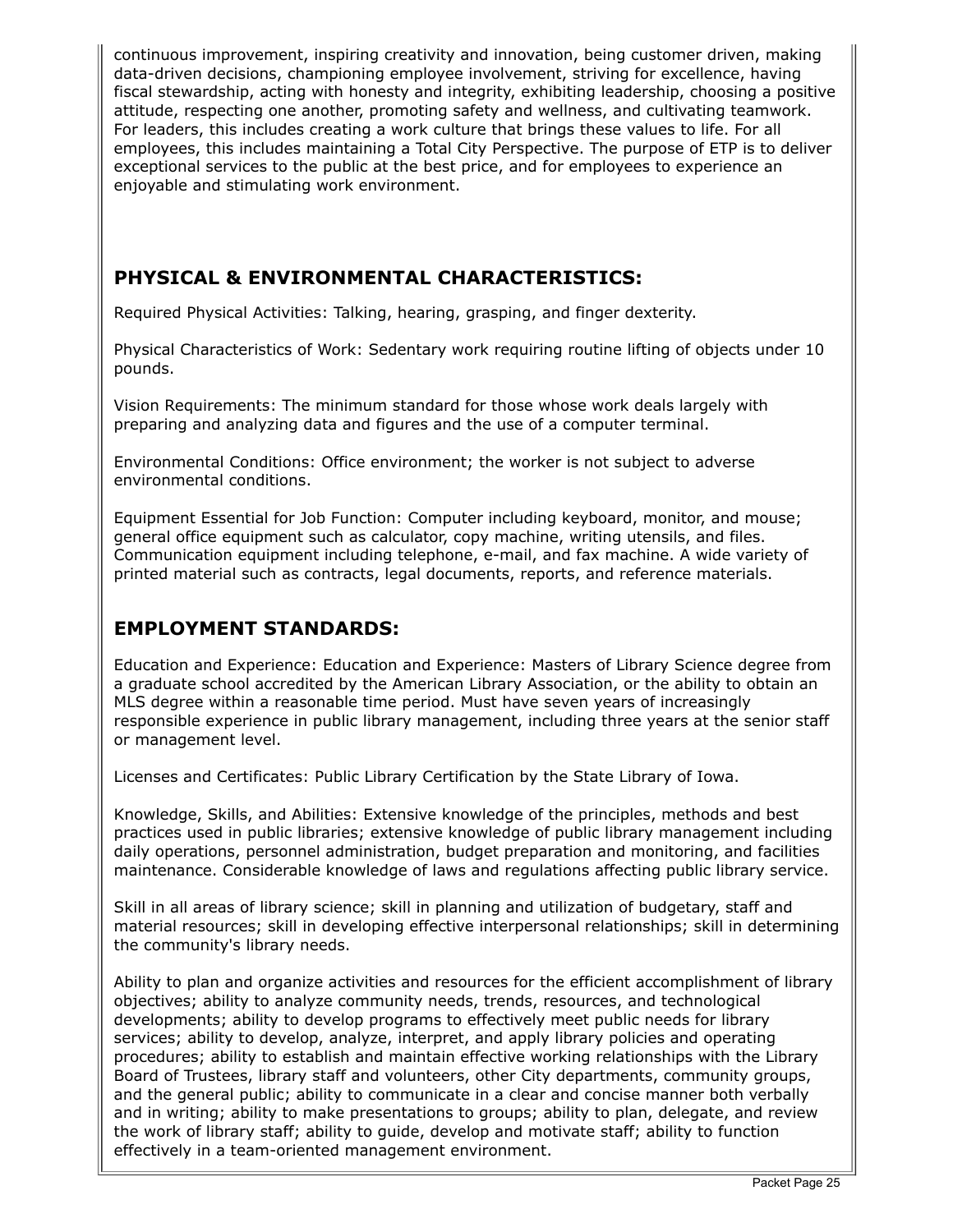### **Library Director Recruitment Planning**

- **Timing** 1) Lynne's planned retirement is late December/early January
	- 2) Intent is a clean break transition (vs. interim director or overlapping)
	- 3) Lynne announcing retirement plans during month of June
	- 4) Recruitment takes approximately 16 weeks from posting to start date

### **Search Committee: 1) Membership (4-6 people total):**

- a) Board representatives (~3 people)
- b) Friends Foundation rep?
- c) Community member?
- d) Library staff liaison to facilitate scheduling, working with Library/other City staff
- e) Human Resources Liaison (Brian) to handle posting job, following hiring best practices, following agreed-upon recruitment plan, etc.

### **2) Role of Committee:**

- a) Gather/synthesize feedback from stakeholders
- b) Approve interview components (interviews, written exercises, presentations, meetings, tours, meals)
- c) Review questions (phone, on-site interviews)
- d) Conduct screenings to identify finalists (invites to phone interviews, on-site interviews)
- e) Identify disqualifying criminal/credit history criteria up-front
- f) Contact unsuccessful finalists

### **3) Library Board will:**

- a) Conduct an interview with finalists
- b) Meet after on-sites to review feedback from all components of on-site process (exempt from open meetings law)
- c) Select the final candidate and set parameters for salary negotiation
- **Determine Needs:** 1) Consult with employees, Board members, to identify desired characteristics of next director

**Prepare Materials:** 1) Finalize Job Description (Whole Board)

- 2) Determine whether to use a search firm
	- a) If yes, determine the scope (generating interest, vetting candidates and providing finalists, full-scope recruitment, etc.)
- 3) Prepare marketing materials using the feedback collected in meetings with employees and Board
- 4) Prepare recruitment plan
	- a) Identify places to advertise
	- b) Plan the schedule, selection components, participants
	- c) Prepare interview questions (phone/live)